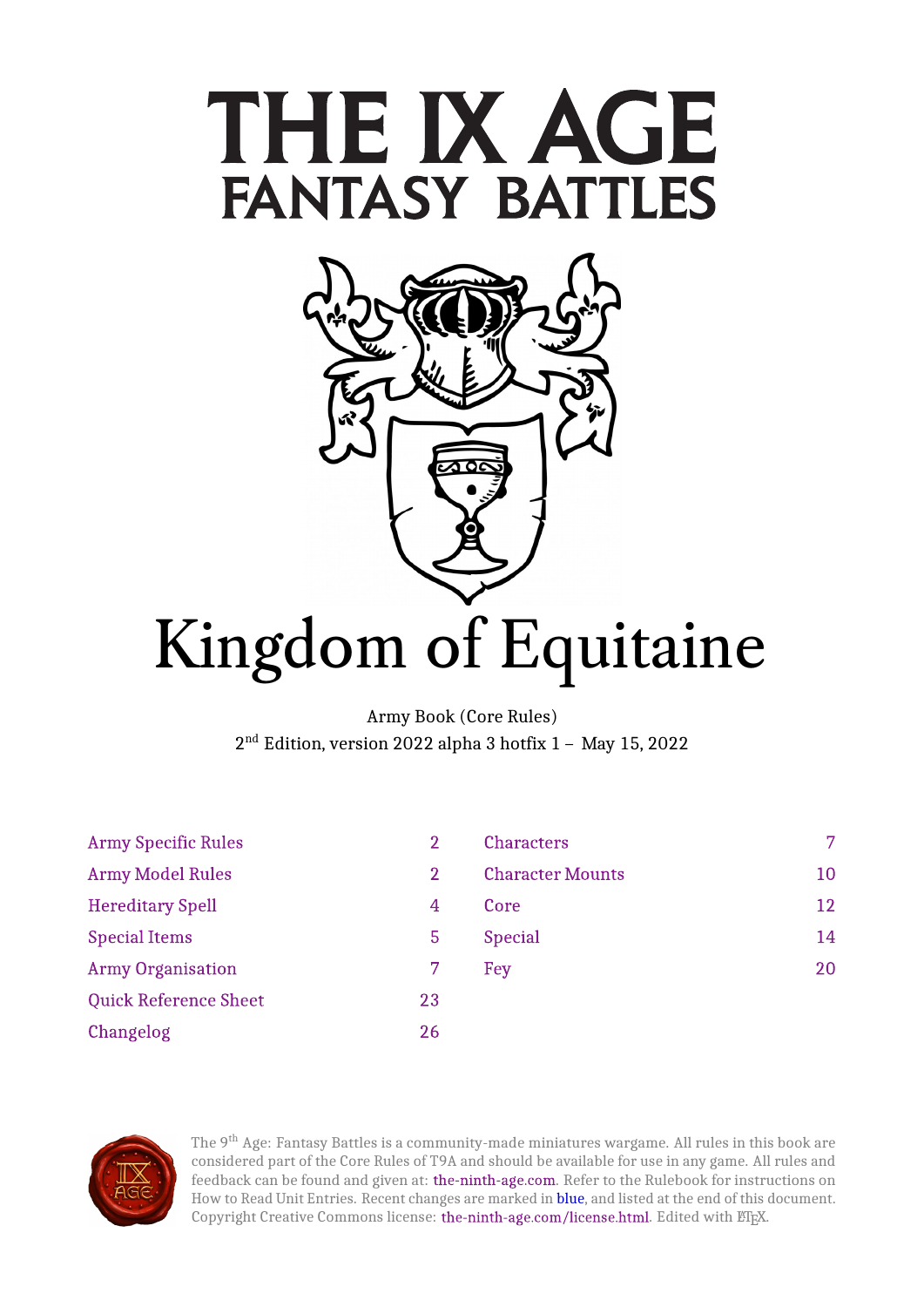## **Army Specific Rules**

### <span id="page-1-0"></span>**The Blessing**

<span id="page-1-1"></span>Unit profiles in this Army Book contain an additional Characteristic, which corresponds to the units' Aegis Saves, shortened Aeg. This Characteristic is treated as if the unit has the Personal Protection Aegis (X+) written on its profile, where X is the Aeg Characteristic value. Not having an Aeg value does not prevent a unit from being the target of an Aegis modifier. A model from the Kingdom of Equitaine Army Book without Fey Spirit that is Fleeing can **never** use any Aegis Save.

## **Army Model Rules**

## <span id="page-1-2"></span>**Universal Rules**

### **Daring**

Units with more than half of their models with Daring cannot voluntarily declare Flee as a Charge Reaction and **must** reroll failed Panic Tests.

### **Fey Spirit**

The model gains **Fearless** and **Magical Attacks**. Models with Fey Spirit can only join or be joined by Damsels or models with Fey Spirit.

### **Gallantry (X)**

During Army List creation, the unit gains a Gallantry value that corresponds to the value stated in brackets (X). Multiple instances of Gallantry (X) in the same unit do not stack. The sum of the Gallantry values of all units on the Army List is restricted to 1 per 650 Army Points, rounding fractions up (this means that e.g. a 4500 pts army can contain units with a combined Gallantry value of up to 7).

### **Knight Banneret**

#### 0–2 Models/Army.

The model gains the following rules:

- The model gains +1 Health Point, up to a maximum of 3.
- The model may take a single Banner Enchantment from this Army Book, for which it is considered to have a Special Item allowance with no limit.
- When calculating Combat Score, the model adds +1 to its side's Combat Score.
- The model can be chosen as the model that suffers the penalties for refusing a Duel. If so, it does not add +1 to its side's Combat Score.

### **Ordo Minister**

#### 0–2 Models/Army.

The model gains +1 Health Point, up to a maximum of 3. At the start of each friendly Magic Phase, the model's unit, or a model inside the model's unit, may Raise 1 Health Point with the following restrictions:

- No single unit can Recover or Raise more than 1 Health Point per Player Turn from this ability.
- Champions cannot be Raised by Ordo Minister.

*Fountain of Youth* (Druidism) cannot target any models in a unit that Recovered or Raised Health Points this way in the same Magic Phase.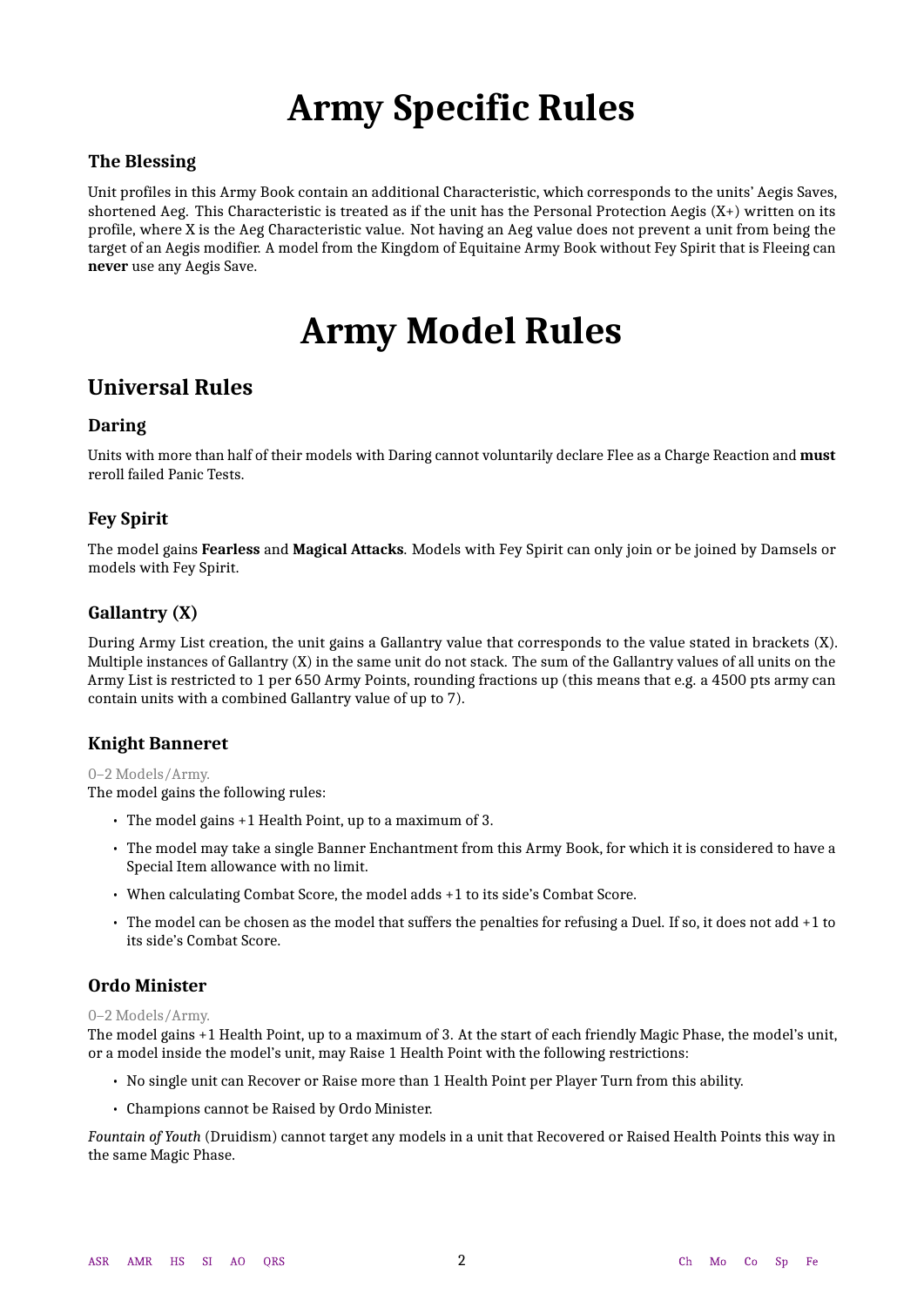### **Orison (X)**

At the start of step 7 of the Pre-Game Sequence (Spell Selection), each model with Orison (X) adds X Orison Tokens to its owner's Orison Token pool. Any player's Orison Token pool can **never** contain more than 6 Orison Tokens. At the start of any phase or Round of Combat, one or more Orison Tokens can be removed from the Orison Token pool. For each removed token, choose one friendly non-Fleeing unit within 8" of any friendy non-Fleeing model with Orison (X). The chosen unit gains one of the following effects until the end of the phase:

- **Holy Strike**: Attack Attribute Close Combat. Model parts without Harnessed gain +1 to hit.
- **Holy Shield**: Personal Protection. **Aegis (+1, max. 4+)**.
- **Holy Wrath**: Universal Rule. **Fear**; any model that already has Fear gains **Terror** instead.

Several instances of an effect on the same model are not cumulative, and aA single unit can only be the target of one Orison per phase unless specifically stated otherwise. The effects last until the end of the phase.

### **Sainted**

One of a Kind. Cannot be taken by the Battle Standard Bearer.

Model parts without Harnessed gain **Orison (1)** and **Fearless**. The model part gains +1 Attack Value, +1 Offensive Skill, +1 Defensive Skill, its Discipline is **set** to 9, and its Special Item allowance is increased by 50 pts, up to a maximum of 200 pts. In addition, the model is always under the effect of the Orisons Holy Strike, Holy Shield, and Holy Wrath. This does not prevent the model's unit from being the target of an Orison, but the model does not benefit from this additional Orison.

## **Personal Protections**

#### **Courage**

The model gains **Aegis (+1, max. 4+)** with the following restriction: The effect can only be used against wounds against which the model cannot take or would automatically fail its Armour Save. Units with more than half of their models with Courage ignore friendly units consisting entirely of models with Ordeal for the purpose of Panic Tests.

### **Honesty**

The model gains **Aegis (+1, against Magical Attacks, max. 4+)**.

### **Ordeal**

When calculating Combat Score, one or more models with Ordeal add +2 to their side's Combat Score if they are Engaged in the same Combat as one or more models with Courage or Honesty that are part of another unit.

## **Attack Attributes**

### **Lance Formation** – Close Combat

The model gains **Fight in Extra Rank**, and its maximum number of Supporting Attacks is increased by 1. If more than half of a unit's models have Lance Formation and the unit is 3 or 4 models wide, it counts as being in Line Formation and only needs to be 3 models wide in order to form Full Ranks.

## **Armoury**

#### **Bastard Sword** – Close Combat Weapon

Hand Weapon. In the First Round of Combat, a Bastard Sword may be used as a Spear if the wielder is Infantry or as a Light Lance if the wielder is not Infantry. If so, the weapon still counts as a Hand Weapon, and any Weapon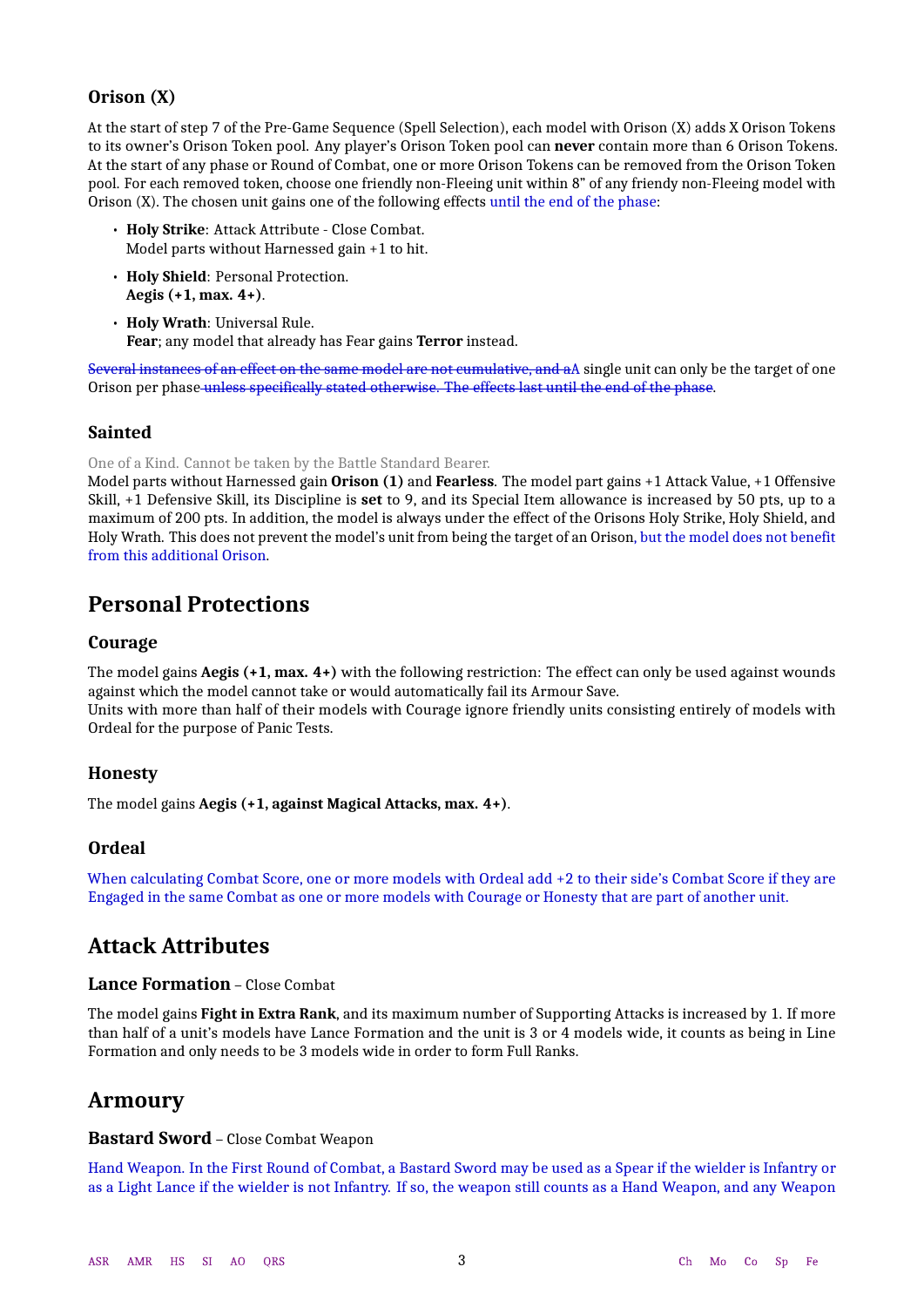<span id="page-3-1"></span><span id="page-3-0"></span>Enchantment applies regardless how the weapon is used. All R&F models in the unit must use the weapon in the same way. Attacks made with the weapon gain +1 Strength unless used as a Spear or a Light Lance.

## **Hereditary Spell**

| Casting Value                       | Ranae | Tvpe   | Duration | Effect                                           |
|-------------------------------------|-------|--------|----------|--------------------------------------------------|
| <b>H</b> Breath of the Lady<br>$7+$ |       | Caster | Instant  | Add two Orison Tokens to your Orison Token pool. |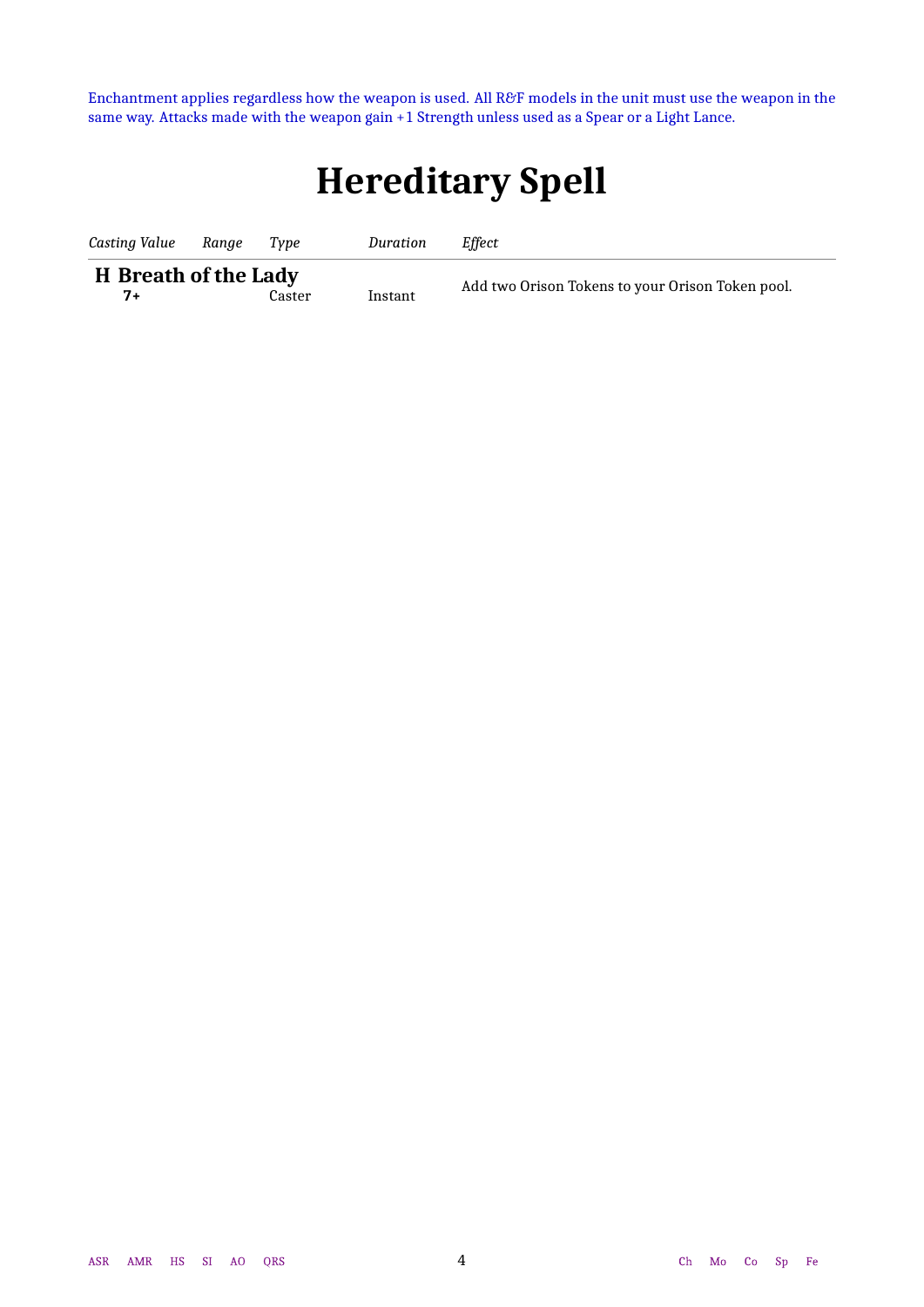## **Special Items**

## <span id="page-4-0"></span>**Weapon Enchantments**

#### **Divine Judgement** 60 pts

Enchantment: Lance or Light Lance.

After the wielder completes a Charge, attacks made with this weapon gain +2 Strength and +2 Armour Penetration and become **Magical Attacks** until the wielder is no longer Engaged in Combat.

#### **Tristan's Resolve** 50 pts

Enchantment: Hand Weapon.

While using this weapon, the wielder gains +1 Attack Value, and attacks made with this weapon become **Magical Attacks** and gain +1 Armour Penetration. After a successful to-hit roll, the attacker may discard one of the hits with this weapon and choose an enchanted weapon carried by the model the attack was allocated towards. Any Weapon Enchantment of the chosen weapon is ignored for the rest of the game.

#### **Uther's Mettle** 45 pts

Enchantment: Lance or Light Lance.

Attacks made with this weapon ignore Parry and become Magical Attacks.

At the start of the Initiative Step in which the wielder's Close Combat Attacks will be performed, nominate one enemy unit Engaged with the wielder's Front Facing. The wielder gains +1 Attack Value, up to a maximum of +5:

- For each rank of the nominated unit after the first if the wielder's model is Engaged with the unit's Front or Rear Facing.
- For each file of the nominated unit after the first if the wielder's model is Engaged with the unit's Flank Facing.

The additional attacks must be allocated towards non-Champion R&F models of the nominated unit. If this is not possible, the additional attacks are ignored.

#### **Mortal Reminder** 40 pts

Enchantment: Halberd or Great Weapon.

The wielder gains **Fear**. Attacks made with this weapon gain +1 Strength, +1 Armour Penetration, and become **Magical Attacks**.

## **Armour Enchantments**

## Prayer−Etched 80 pts

Enchantment: Suit of Armour. The wearer gains +1 Armour and **Aegis (+1, max. 4+)**.

#### **Percival's Panoply** 60 pts

Cavalry models without Towering Presence only. Enchantment: Heavy Armour. The wearer gains +2 Armour.

#### **Fortress of Faith** 35 pts

Enchantment: Shield. The bearer must reroll Armour Save rolls of '1'.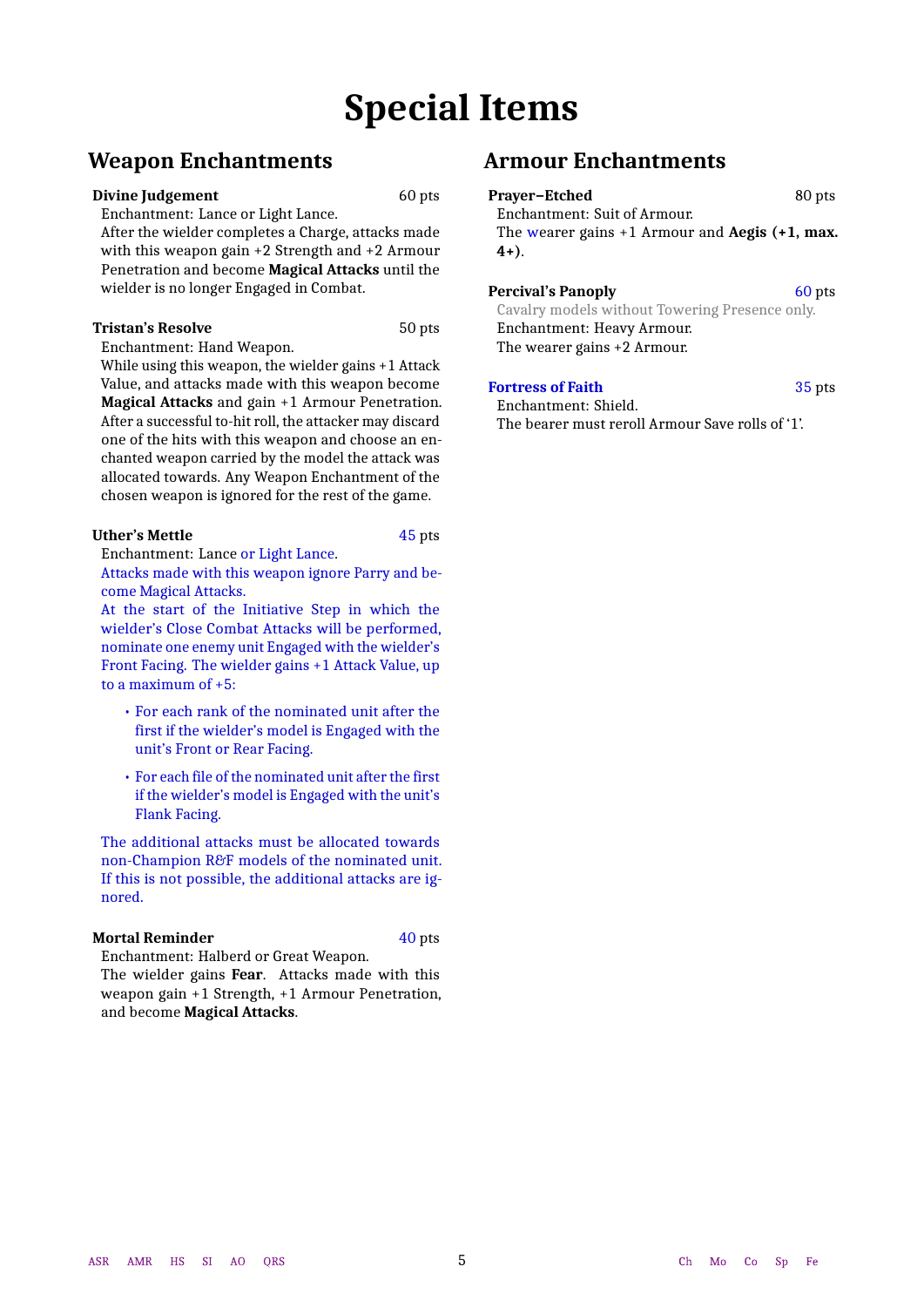## **Banner Enchantments**

#### **Oriflamme** 50 pts

Cannot be taken by units that count towards Core. The bearer gains **Fear** while Engaged in Combat. Enemy units in base contact with the bearer's unit cannot benefit from Rally Around the Flag.

#### **Relic Shroud** 50 pts

0-2 per Army. Models with Courage or Honesty only. The bearer of one or more Relic Shroudscan cast *Breath of the Lady* (Hereditary Spell) as a Bound Spell with Power Level (4/8).

**Banner of Roland** 45 pts

The bearer's unit gains **Aegis (+1, max. 4+, against Ranged Attacks)**. In addition, enemy units cannot choose Stand and Shoot as a Charge Reaction against Charges declared by the bearer's unit.

#### **Banner of Elan** 30 pts

Close Combat Attacks made with Lances by the bearer's unit gain +2 Strength and +2 Armour Penetration in the First Round of Combat if the following conditions are met:

- The bearer's unit is only Engaged in its Front Facing.
- The bearer's unit is not Charging.
- The bearer's unit failed a Charge in its previous Charge Phase.

#### **Castellan's Crest** 25 pts

0–3 per Army. Cavalry models only.

One use only. May be activated immediately before declaring a Charge with the bearer or the bearer's unit in the Charge Phase. Failed Charge Range rolls of the bearer or the bearer's unit must be rerolled until the end of the phase. Other Characters Charging out of the bearer's unit are not affected.

## **Artefacts**

**Black Knight's Tabard** 55 pts Attacks against the bearer's model with Multiple Wounds (X) lose this Attack Attribute.

#### **Sacred Chalice** 20 pts

Models with Orison (X) only.

The bearer gains **Magic Resistance (1)**. When the bearer's unit is the target of an enemy Casting Attempt, including Attribute Spells, the bearer's owner gains 1 Veil Token.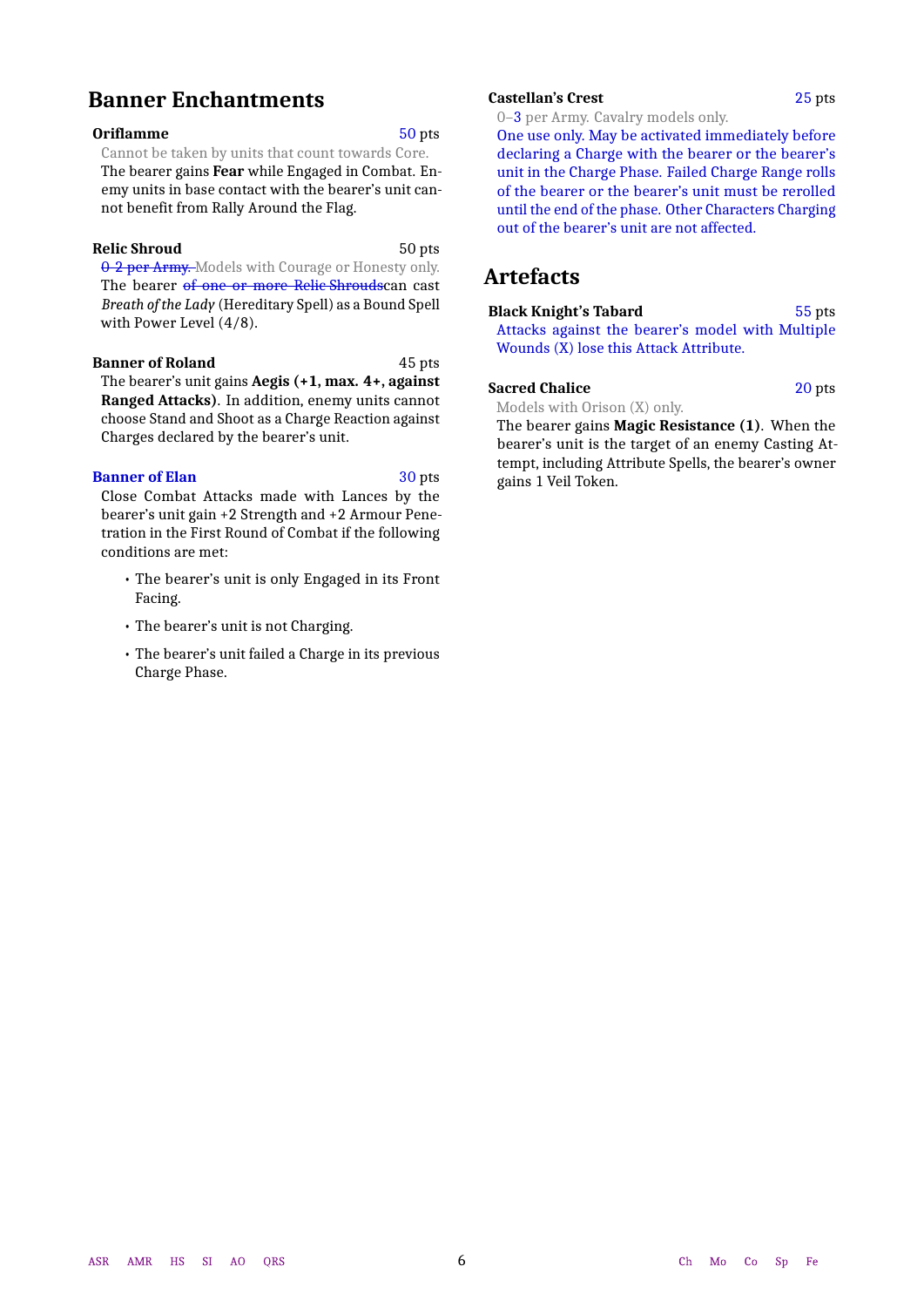## **Army Organisation**

<span id="page-6-0"></span>

**Characters** Max. 40%







**Fey** Max. 20%

## **Characters** (Max. 40%)

<span id="page-6-2"></span><span id="page-6-1"></span>

| <b>Damsel</b><br>$115$ pts                                                                                                                                                                  |          |                         |                |           |                     | Height Standard<br>Type Infantry<br>single model                                                                                          | Base 20×20 mm                                                        |
|---------------------------------------------------------------------------------------------------------------------------------------------------------------------------------------------|----------|-------------------------|----------------|-----------|---------------------|-------------------------------------------------------------------------------------------------------------------------------------------|----------------------------------------------------------------------|
| Global                                                                                                                                                                                      | Adv      | Mar                     | Dis            |           |                     | Model Rules                                                                                                                               |                                                                      |
|                                                                                                                                                                                             | 4"       | 8''                     | $\overline{7}$ |           |                     | Beloved, Orison(1), Wizard Apprentice                                                                                                     |                                                                      |
| Defensive                                                                                                                                                                                   | HP       | Def                     | Res            | Arm       | Aeg                 |                                                                                                                                           |                                                                      |
|                                                                                                                                                                                             | 3        | 3                       | 3              | $\bf{0}$  | $5+$                | Honesty                                                                                                                                   |                                                                      |
| <b>Offensive</b>                                                                                                                                                                            | Att.     | Off                     | Str            | AP        | Agi                 |                                                                                                                                           |                                                                      |
| Damsel                                                                                                                                                                                      | 1        | $\overline{\mathbf{3}}$ | 3              | $\bf{0}$  | 3                   |                                                                                                                                           |                                                                      |
| <b>Beloved:</b> Universal Rule.<br>While the model is joined to a unit with at least one<br>Full Rank, it gains Stand Behind.<br>--- Magic Options-<br>Wizard Adept<br><b>Wizard Master</b> |          |                         |                |           | $pts-$<br>95<br>265 | Options-<br>Sainted<br><b>Special Items</b><br>If Wizard Master<br>- Mount Options -<br>Heraldic Steed*<br>Pegasus Charger*<br>Fey Steed* | $pts-$<br>50<br>up to $100$<br>up to 200<br>$pts-$<br>20<br>30<br>50 |
| Divination                                                                                                                                                                                  | Druidism |                         |                | Shamanism |                     | Destrier<br>Revered Unicorn<br>*Only Wizard Adept and Wizard Master                                                                       | 55<br>90                                                             |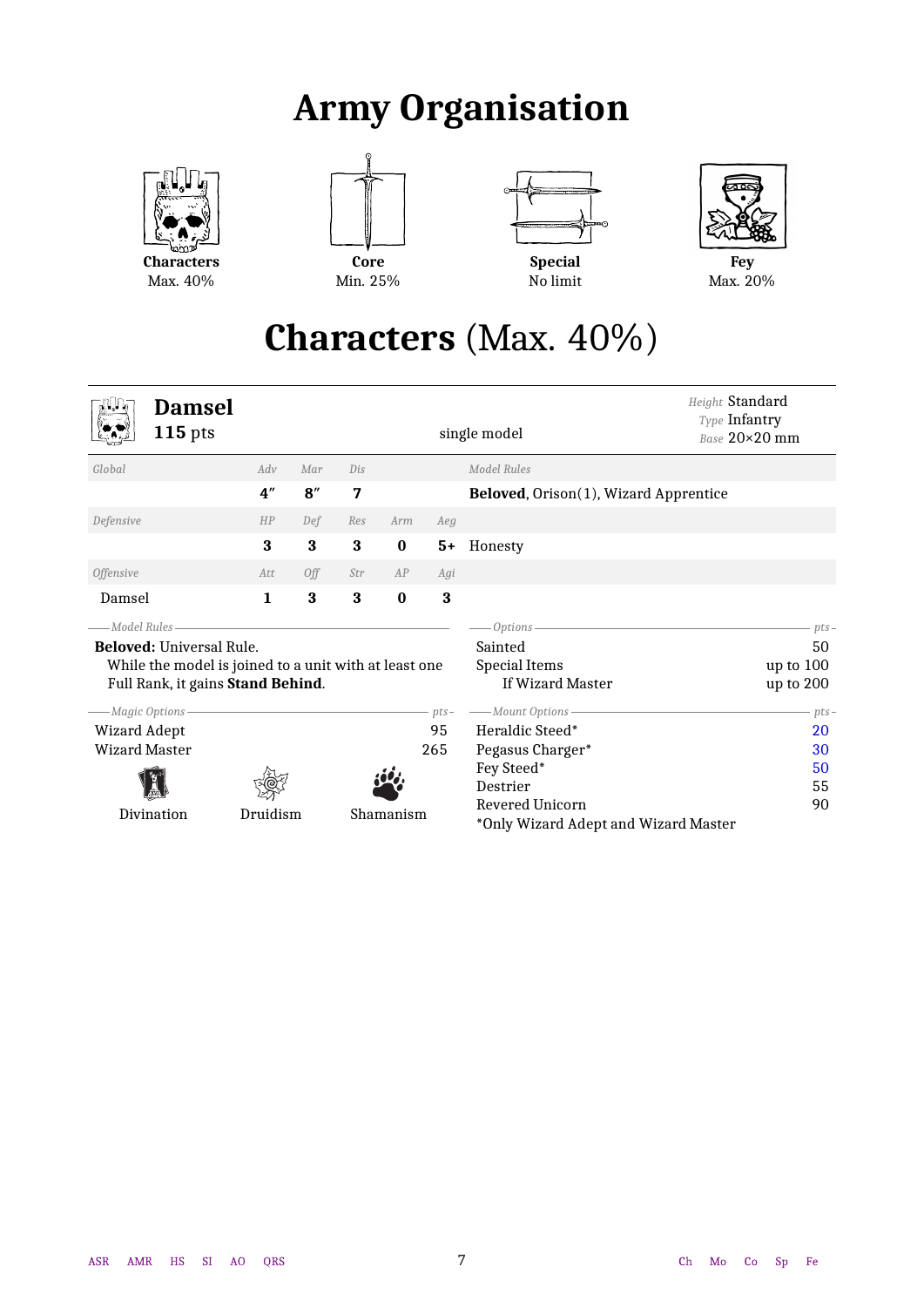<span id="page-7-0"></span>

| <b>Equitan Lord</b><br>$140$ pts                                                                                                                                                                                                                                                                                               |                  |     |     |                                        |                                                             | single model                                                   | 0-4 Units/Army                                                                                                                                                                                                                                                                 | Height Standard<br>Type Infantry<br>Base 20×20 mm |                                       |
|--------------------------------------------------------------------------------------------------------------------------------------------------------------------------------------------------------------------------------------------------------------------------------------------------------------------------------|------------------|-----|-----|----------------------------------------|-------------------------------------------------------------|----------------------------------------------------------------|--------------------------------------------------------------------------------------------------------------------------------------------------------------------------------------------------------------------------------------------------------------------------------|---------------------------------------------------|---------------------------------------|
| Global                                                                                                                                                                                                                                                                                                                         | Adv              | Mar | Dis |                                        |                                                             | <b>Model Rules</b>                                             |                                                                                                                                                                                                                                                                                |                                                   |                                       |
|                                                                                                                                                                                                                                                                                                                                | 4 <sup>''</sup>  | 8'' | 9   |                                        |                                                             |                                                                |                                                                                                                                                                                                                                                                                |                                                   |                                       |
| Defensive                                                                                                                                                                                                                                                                                                                      | HP               | Def | Res | Arm                                    | Aeg                                                         |                                                                |                                                                                                                                                                                                                                                                                |                                                   |                                       |
|                                                                                                                                                                                                                                                                                                                                | 3                | 6   | 4   | $\bf{0}$                               | 6+                                                          |                                                                | Courage, Heavy Armour                                                                                                                                                                                                                                                          |                                                   |                                       |
| <b>Offensive</b>                                                                                                                                                                                                                                                                                                               | Att              | Off | Str | AP                                     | Agi                                                         |                                                                |                                                                                                                                                                                                                                                                                |                                                   |                                       |
| Equitan Lord                                                                                                                                                                                                                                                                                                                   | $\boldsymbol{4}$ | 6   | 4   | $\mathbf{1}$                           | 6                                                           | Lance Formation                                                |                                                                                                                                                                                                                                                                                |                                                   |                                       |
| $-$ Options-<br>A single Knightly Principle<br>Sainted*<br><b>Special Items</b><br>if Battle Standard Bearer<br><b>Battle Standard Bearer</b><br>Paladin*<br>Shield<br>One choice only:<br>Halberd<br>Paired Weapons<br>Lance<br><b>Bastard Sword</b><br><b>Great Weapon</b><br>*Cannot be taken by the Battle Standard Bearer |                  |     |     | no limit<br>up to $150$<br>up to $100$ | $pts-$<br>125<br>50<br>40<br>20<br>5<br>5<br>15<br>20<br>40 | - Mount Options -<br>Destrier<br>Pegasus Charger<br>Hippogriff | Revered Unicorn (Sainted and/or Paladin only)<br>Fey Steed (Sainted and/or Paladin only)<br>Optional Model Rules-<br>Paladin: Universal Rule.<br>The Equitan Lord model part gains Divine Attacks.<br>The model gains Not a Leader, Honesty, Orison (1),<br>and loses Courage. |                                                   | pts-<br>75<br>80<br>125<br>125<br>200 |

*Optional Model Rules*

#### **Knightly Principles**

**Valour** 65 pts Attack Attribute. One of a Kind.

The model gains **Fearless** and the model part's Close Combat Attacks gain **Multiple Wounds (2, against Fear)**.

#### **Honour** 60 pts

Attack Attribute. One of a Kind.

While Located in the Charged unit's Front Arc, the model gains **Devastating Charge (+2″ Adv)**.

While Engaged with an enemy unit's Front Facing, the model part gains **Devastating Charge (+2 Att)**.

#### **Iustice** 55 pts

Attack Attribute. One of a Kind.

Whenever another model in the model's unit suffers an unsaved wound due to an enemy Melee Attack (including Initiative Step 0), the model part **must** perform a single Close Combat Attack at Initiative Step 0 against an enemy model in base contact. If this is not possible, the effect is ignored. The number of these bonus attacks that the model part performs can **never** be higher than 3 per Round of Combat.

**Excellence** 50 pts

Attack Attribute. One of a Kind.

Duels issued by the model **must** (if possible) be accepted by an enemy Character, unless a Champion accepts first. In addition, while fighting a Duel, the model part's Close Combat Attacks gain +2 Armour Penetration.

#### **Forbearance** 25 pts

Personal Protection. One of a Kind.

The model gains **Distracting**. This instance of **Distracting** cannot be used in the First Round of Combat.

## **Faith** 20 pts

Universal Rule. One of a Kind.

In the Melee Phase, if the model's unit is the target of an Orison while Engaged in Combat, add one Orison Token to the owner's Orison Token pool. In addition, Ordo Minister becomes 0-3 per Army.

#### **Generosity** 5 pts

Universal Rule. One of a Kind.

The model gains **Commanding Presence** that only friendly models with Ordeal may benefit from. In addition, Knight Banneret becomes 0-3 per Army.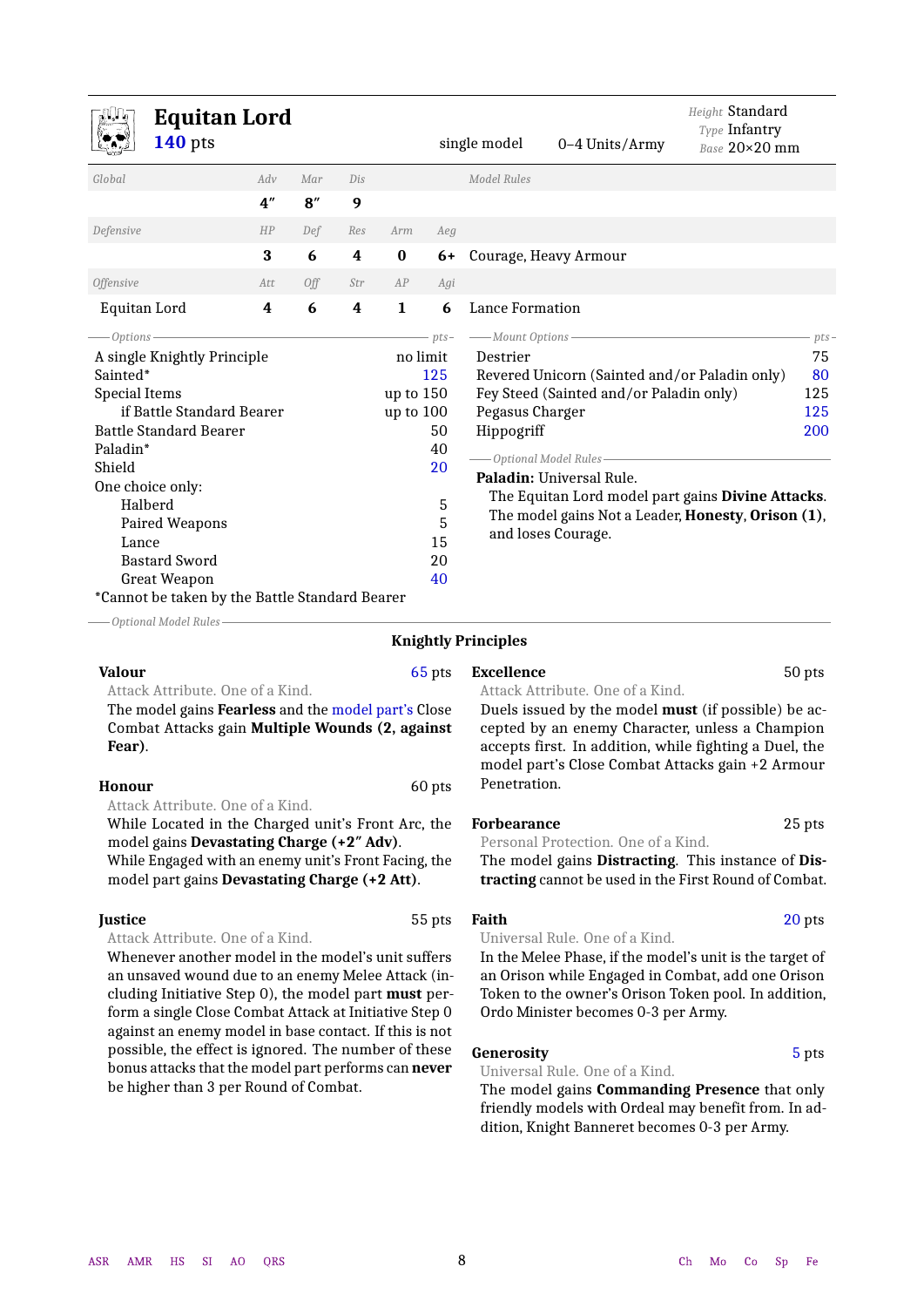<span id="page-8-1"></span>

|                                                                                                        | <b>Folk Hero</b><br>70 pts                                                                                                                                                                                                                                                                                                                      |                 |     |     |           |                                                         | single model                                      | 0-4 Units/Army                                                                                                                                                      | Height Standard<br>Type Infantry<br>Base 20×20 mm |                                       |
|--------------------------------------------------------------------------------------------------------|-------------------------------------------------------------------------------------------------------------------------------------------------------------------------------------------------------------------------------------------------------------------------------------------------------------------------------------------------|-----------------|-----|-----|-----------|---------------------------------------------------------|---------------------------------------------------|---------------------------------------------------------------------------------------------------------------------------------------------------------------------|---------------------------------------------------|---------------------------------------|
| Global                                                                                                 |                                                                                                                                                                                                                                                                                                                                                 | Adv             | Mar | Dis |           |                                                         | <b>Model Rules</b>                                |                                                                                                                                                                     |                                                   |                                       |
|                                                                                                        |                                                                                                                                                                                                                                                                                                                                                 | 4 <sup>''</sup> | 8'' | 8   |           |                                                         | <b>Traits of a Hero</b>                           |                                                                                                                                                                     |                                                   |                                       |
| Defensive                                                                                              |                                                                                                                                                                                                                                                                                                                                                 | HP              | Def | Res | Arm       | Ae.g                                                    |                                                   |                                                                                                                                                                     |                                                   |                                       |
|                                                                                                        |                                                                                                                                                                                                                                                                                                                                                 | 3               | 4   | 4   | $\bf{0}$  | 6+                                                      | Ordeal, Light Armour                              |                                                                                                                                                                     |                                                   |                                       |
| <b>Offensive</b>                                                                                       |                                                                                                                                                                                                                                                                                                                                                 | Att             |     | Str | AP        | Agi                                                     |                                                   |                                                                                                                                                                     |                                                   |                                       |
|                                                                                                        |                                                                                                                                                                                                                                                                                                                                                 |                 | Off | 4   | 1         | 4                                                       |                                                   |                                                                                                                                                                     |                                                   |                                       |
| Folk Hero                                                                                              |                                                                                                                                                                                                                                                                                                                                                 | 1               | 4   |     |           |                                                         |                                                   |                                                                                                                                                                     |                                                   |                                       |
| -Model Rules<br>-Options<br>Sainted*<br><b>Special Items</b><br><b>Heavy Armour</b><br>Shield<br>Spear | Traits of a Hero: Universal Rule.<br>The Folk Hero model part must choose at least 1 and<br>up to 2 different Heroic Traits.<br>One choice only:<br>Halberd<br>Light Lance<br>Longbow $(3+)$ and Shots 3 $(0-1$ Units/Army)<br>Paired Weapons<br><b>Great Weapon</b><br>*Cannot be taken by the Battle Standard Bearer<br>Optional Model Rules- |                 |     |     | up to 100 | $pts-$<br>40<br>10<br>10<br>5<br>5<br>5<br>5<br>5<br>10 | -Mount Options -<br>Destrier                      | Heraldic Steed (models with Light Armour only)<br>Pegasus Charger (Sainted only)<br>Fey Steed (Sainted only)<br>Revered Unicorn (Sainted only)                      |                                                   | $pts -$<br>55<br>55<br>60<br>65<br>70 |
|                                                                                                        |                                                                                                                                                                                                                                                                                                                                                 |                 |     |     |           |                                                         | <b>Heroic Traits</b>                              |                                                                                                                                                                     |                                                   |                                       |
| Quin<br><b>Cleric</b>                                                                                  | Universal Rule. Counts as two Heroic Traits.<br>The model is a Wizard Adept that chooses Witchcraft<br>as its Path of Magic. If on foot, the model gains Scout.                                                                                                                                                                                 |                 |     |     |           | 120 pts<br>70 pts                                       | <b>Castellan</b><br>Universal Rule.<br>Principle. | The model part gains $+2$ Attack Value, $+1$ Offensive<br>Skill, +1 Defensive Skill, and Bastard Sword. In ad-<br>dition, the model part must purchase one Knightly |                                                   | 50 pts                                |
|                                                                                                        | Universal Rule.<br>The model gains Honesty, Ordo Minister, Orison<br>(1), and loses Ordeal.                                                                                                                                                                                                                                                     |                 |     |     |           |                                                         | <b>Minstrel</b><br>Universal Rule.                |                                                                                                                                                                     |                                                   | 30 pts                                |

**Bannerman** 50 pts

Universal Rule.

The model becomes the Battle Standard Bearer, and the model part gains +1 Attack Value.

<span id="page-8-0"></span>The model gains **Musician** and is a **Wizard Apprentice** that chooses Divination as its Path of Magic.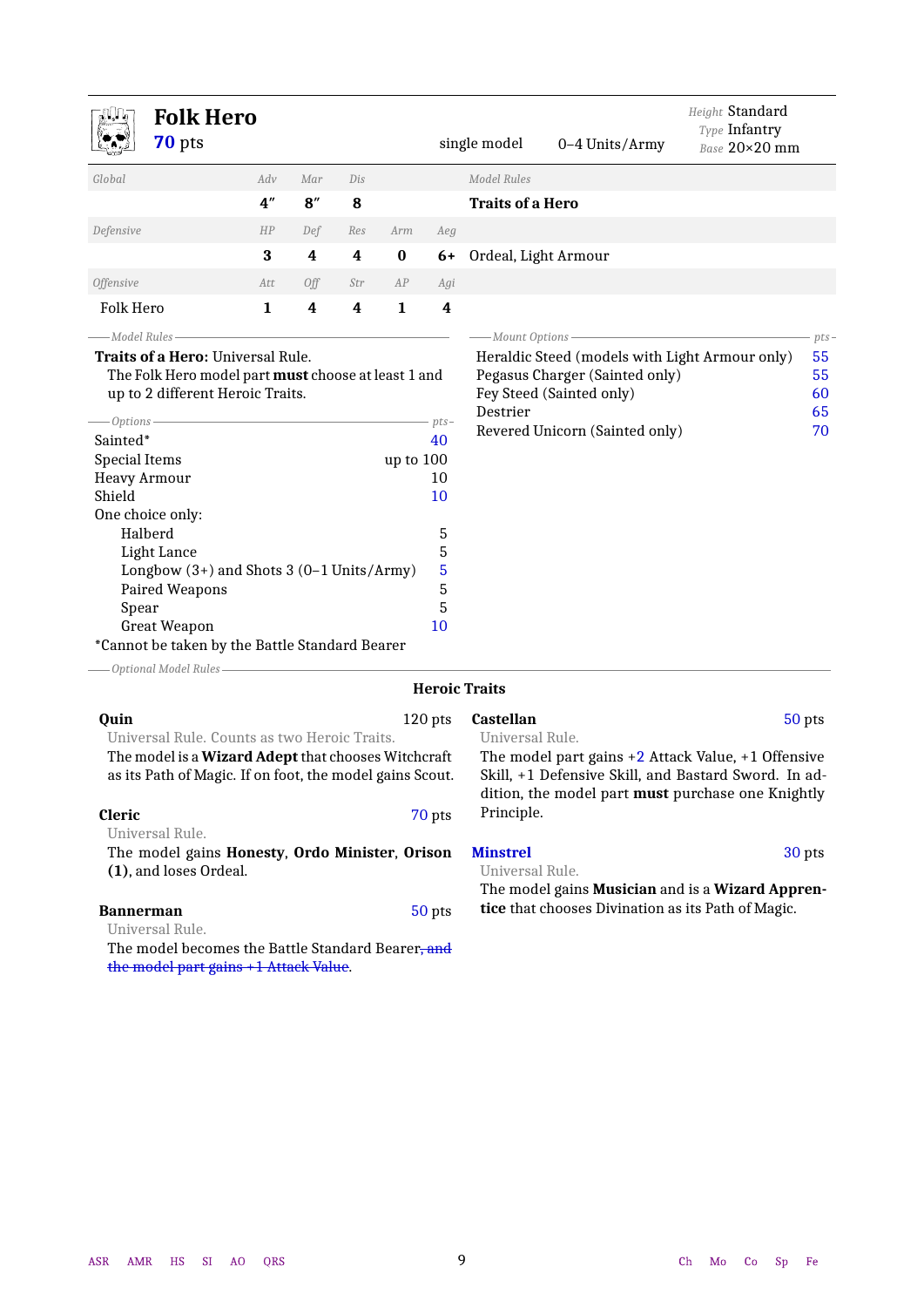## **Character Mounts**

<span id="page-9-1"></span><span id="page-9-0"></span>

| <b>ND</b><br><b>Destrier</b> |     |               |                |          |     |             | Height Standard<br>Type Cavalry<br>Base 25×50 mm |
|------------------------------|-----|---------------|----------------|----------|-----|-------------|--------------------------------------------------|
| Global                       | Adv | Mar           | Dis            |          |     | Model Rules |                                                  |
|                              | 8'' | 16''          | C              |          |     |             |                                                  |
| Defensive                    | HP  | Def           | Res            | Arm      | Aeg |             |                                                  |
|                              | C   | $\mathfrak c$ | $\mathfrak{c}$ | $C+2$    | C   |             |                                                  |
| <i><b>Offensive</b></i>      | Att | Off           | Str            | AP       | Agi |             |                                                  |
| Destrier                     | 1   | 3             | 4              | $\bf{0}$ | 3   | Harnessed   |                                                  |

<span id="page-9-2"></span>

| −∏UJN,<br><b>Between</b><br>المحادث<br><u>(* 1</u> | <b>Heraldic Steed</b> |             |            |     |       | 0-2 Mounts/Army | Height Standard<br>Type Cavalry<br>Base 40×40 mm      |  |
|----------------------------------------------------|-----------------------|-------------|------------|-----|-------|-----------------|-------------------------------------------------------|--|
| Global                                             |                       | Adv         | Mar        | Dis |       |                 | Model Rules                                           |  |
|                                                    | Ground<br>Flv         | 7''<br>10'' | 14"<br>14" | C   |       |                 | Fly (10", 14"), Gallantry (1), Light Troops, Vanguard |  |
| Defensive                                          |                       | HP          | Def        | Res | Arm   | Aeg             |                                                       |  |
|                                                    |                       | C           | C          | C   | $C+2$ | C               | Hard Target (1)                                       |  |
| <i><b>Offensive</b></i>                            |                       | Att         | Off        | Str | AP    | Agi             |                                                       |  |
| <b>Heraldic Steed</b>                              |                       | 1           | 3          | 4   | 1     | 3               | Harnessed, Impact Hits (1)                            |  |

<span id="page-9-3"></span>

| , N, Π,<br>$\mathbb{R}$ | <b>Revered Unicorn</b> |      |     |       |     | 0–2 Mounts/Army                           | Height Standard<br>Type Cavalry<br>Base 25×50 mm |
|-------------------------|------------------------|------|-----|-------|-----|-------------------------------------------|--------------------------------------------------|
| Global                  | Adv                    | Mar  | Dis |       |     | Model Rules                               |                                                  |
|                         | 9''                    | 18'' | C   |       |     | <b>Forest Guide, Magic Resistance (2)</b> |                                                  |
| Defensive               | HP                     | Def  | Res | Arm   | Aeg |                                           |                                                  |
|                         | C                      | C    | 4   | $C+1$ | C   |                                           |                                                  |
| <i><b>Offensive</b></i> | Att                    | Off  | Str | AP    | Agi |                                           |                                                  |
| Revered Unicorn         | $\bf{2}$               | 5    | 4   | 1.    | 5.  | Harnessed                                 |                                                  |

*Model Rules*

**Forest Guide:** Universal Rule.

The model's unit gains **Magical Attacks** and **Strider (Forest)**.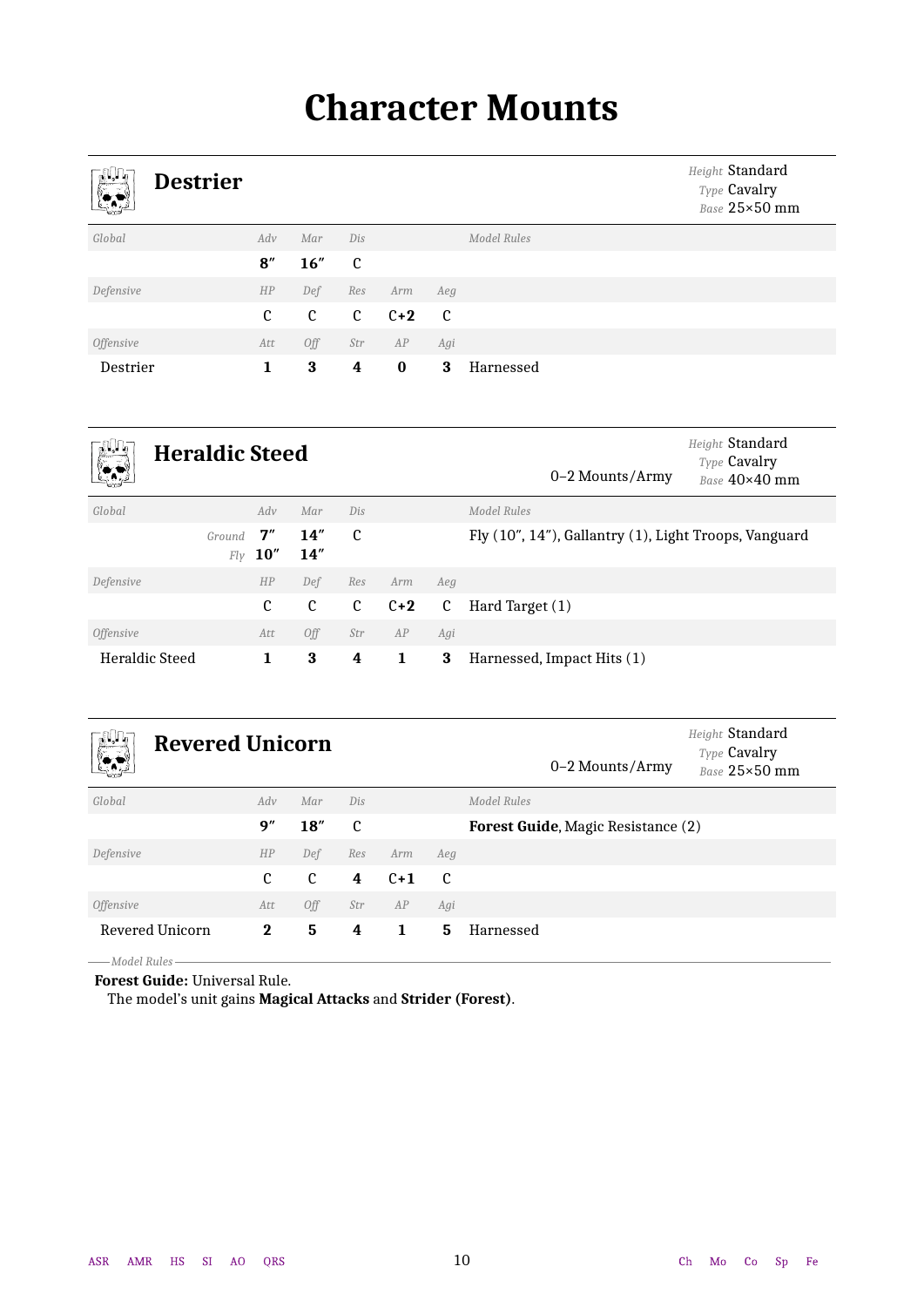<span id="page-10-1"></span>

| −nn−<br><u>(* 19</u>    | Pegasus Charger |             |              |     |       |     | 0–2 Mounts/Army                                  | Height Large<br>Type Cavalry<br>Base 50×50 mm |
|-------------------------|-----------------|-------------|--------------|-----|-------|-----|--------------------------------------------------|-----------------------------------------------|
| Global                  |                 | Adv         | Mar          | Dis |       |     | Model Rules                                      |                                               |
|                         | Ground<br>Fly   | 7''<br>8''  | 14''<br>16'' | C   |       |     | Fly $(8", 16")$ , Gallantry $(2)$ , Light Troops |                                               |
| Defensive               |                 | HP          | Def          | Res | Arm   | Aeg |                                                  |                                               |
|                         |                 | C           | C            | 4   | $C+2$ | C   | Hard Target (1)                                  |                                               |
| <i><b>Offensive</b></i> |                 | Att         | Off          | Str | AP    | Agi |                                                  |                                               |
| Pegasus Charger         |                 | $\mathbf 2$ | 4            | 4   | 1.    | 4   | Harnessed                                        |                                               |

<span id="page-10-2"></span>

| $\mathbb{R}^n$<br>▓∙    | <b>Hippogriff</b> |                       |             |     |       | 0–2 Mounts/Army | Height Large<br>Type Cavalry<br>Base 50×75 mm                                             |  |
|-------------------------|-------------------|-----------------------|-------------|-----|-------|-----------------|-------------------------------------------------------------------------------------------|--|
| Global                  |                   | Adv                   | Mar         | Dis |       |                 | Model Rules                                                                               |  |
|                         | Ground<br>Fly     | 7''<br>$\mathbf{8}''$ | 14''<br>16" | C   |       |                 | Fear, Fly (8", 16"), Gallantry (2), Light Troops, Relentless,<br><b>Towering Presence</b> |  |
| Defensive               |                   | HP                    | Def         | Res | Arm   | Aeg             |                                                                                           |  |
|                         |                   | 4                     | C           | 5   | $C+1$ | C               |                                                                                           |  |
| <i><b>Offensive</b></i> |                   | Att                   | Off         | Str | AP    | Agi             |                                                                                           |  |
| Hippogriff              |                   | 4                     | 4           | 5   | 3     | 4               | Harnessed                                                                                 |  |

*Model Rules*

**Relentless:** Universal Rule.

<span id="page-10-0"></span>While Engaged in Combat, the model's Discipline Tests are subject to Minimised Roll.

<span id="page-10-3"></span>

| гД)n,<br><b>Fey Steed</b><br><u>logy</u>                               |          |               |              |       |     | $0-2$ Mounts/Army*                                      | Height Large<br>Type Cavalry<br>Base 50×75 mm |
|------------------------------------------------------------------------|----------|---------------|--------------|-------|-----|---------------------------------------------------------|-----------------------------------------------|
| * For each Fey Knight in the army, the maximum number is reduced by 1. |          |               |              |       |     |                                                         |                                               |
| Global                                                                 | Adv      | Mar           | Dis          |       |     | Model Rules                                             |                                               |
|                                                                        | 8''      | 16''          | $\mathbf{c}$ |       |     | Fear, Fey Spirit, Ghost Step                            |                                               |
| Defensive                                                              | HP       | Def           | Res          | Arm   | Aeg |                                                         |                                               |
|                                                                        | 4        | $\mathfrak c$ | 4            | $C+1$ | C   | Aegis $(+1, \text{max. } 4+)$                           |                                               |
| <i><b>Offensive</b></i>                                                | Att      | 0ff           | Str          | AP    | Agi |                                                         |                                               |
| <b>Fey Steed</b>                                                       | $\bf{2}$ | 4             | 4            |       | 4   | Breath Attack (Str 4, AP 0, Magical Attacks), Harnessed |                                               |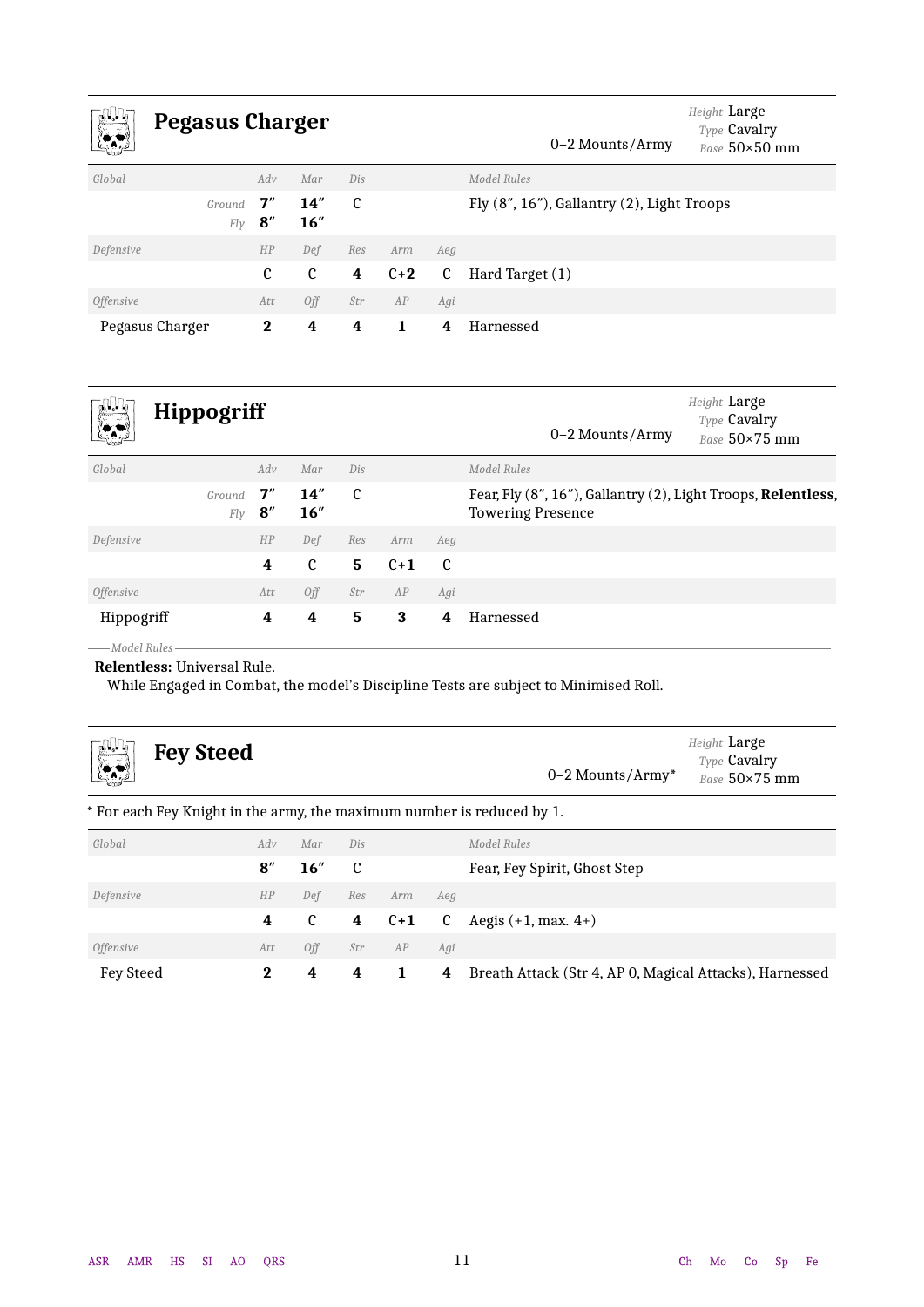## **Core** (Min. 25%)

<span id="page-11-1"></span><span id="page-11-0"></span>

| <b>Feudal Knights</b><br>$250$ pts + 30 pts/extra model                       |              |     |     |                    |        | $6 - 15$ models         | 0-4 Units/Army                | Height Standard<br>Type Cavalry<br>Base 25×50 mm |
|-------------------------------------------------------------------------------|--------------|-----|-----|--------------------|--------|-------------------------|-------------------------------|--------------------------------------------------|
| Units with an upgrade marked with [Sp] count towards Special instead of Core. |              |     |     |                    |        |                         |                               |                                                  |
| Global                                                                        | Adv          | Mar | Dis |                    |        | Model Rules             |                               |                                                  |
|                                                                               | 8''          | 16" | 8   |                    |        | Scoring                 |                               |                                                  |
| Defensive                                                                     | HP           | Def | Res | Arm                | Aeg    |                         |                               |                                                  |
|                                                                               | $\mathbf{1}$ | 4   | 3   | $\mathbf{2}$       | 6+     |                         | Courage, Heavy Armour, Shield |                                                  |
| <i><b>Offensive</b></i>                                                       | Att          | Off | Str | AP                 | Agi    |                         |                               |                                                  |
| <b>Feudal Rider</b>                                                           | 1            | 4   | 4   | $\mathbf{1}$       | 3      | Lance Formation, Lance  |                               |                                                  |
| Destrier                                                                      | 1            | 3   | 4   | $\bf{0}$           | 3      | Harnessed               |                               |                                                  |
| Options                                                                       |              |     |     |                    | $pts-$ | - Command Group Options |                               | $pts-$                                           |
| <b>Knights of the Court</b>                                                   |              |     |     | $(0-1$ Units/Army) |        | Champion                |                               | 10                                               |
| $(Sp)=1/model$                                                                |              |     |     |                    |        |                         | Knight Banneret               | 30                                               |
|                                                                               |              |     |     |                    |        | Musician                |                               | 10                                               |
|                                                                               |              |     |     |                    |        | Standard Bearer         |                               | 10                                               |
|                                                                               |              |     |     |                    |        |                         | <b>Banner Enchantment</b>     | no limit                                         |

<span id="page-11-2"></span>

| <b>Ordo Sergeants</b><br>$220$ pts + 19 pts/extra model |     |     |     |          |        | 8-15 models            | 0-30 Models/Army              | Height Standard<br>Type Cavalry<br>Base 25×50 mm |        |
|---------------------------------------------------------|-----|-----|-----|----------|--------|------------------------|-------------------------------|--------------------------------------------------|--------|
| Global                                                  | Adv | Mar | Dis |          |        | Model Rules            |                               |                                                  |        |
|                                                         | 8'' | 16" | 7   |          |        | Orison (0), Scoring    |                               |                                                  |        |
| Defensive                                               | HP  | Def | Res | Arm      | Aeg    |                        |                               |                                                  |        |
|                                                         | 1   | 3   | 3   | 1        | 6+     |                        | Honesty, Heavy Armour, Shield |                                                  |        |
| <i><b>Offensive</b></i>                                 | Att | Off | Str | AP       | Agi    |                        |                               |                                                  |        |
| Ordo Sergeant                                           | 1   | 3   | 3   | $\bf{0}$ | 3      | Hatred                 |                               |                                                  |        |
| Rouncey                                                 | 1   | 3   | 3   | $\bf{0}$ | 3      | Harnessed              |                               |                                                  |        |
| -Options -                                              |     |     |     |          | $pts-$ |                        | - Command Group Options -     |                                                  | $pts-$ |
| <b>Must</b> choose (one choice only):                   |     |     |     |          |        | Champion               |                               | 10                                               |        |
| Light Lance                                             |     |     |     |          | free   |                        | Ordo Minister                 | 30                                               |        |
| <b>Great Weapon</b>                                     |     |     |     | 2/model  |        | Musician               |                               | 10                                               |        |
|                                                         |     |     |     |          |        | <b>Standard Bearer</b> |                               | 10                                               |        |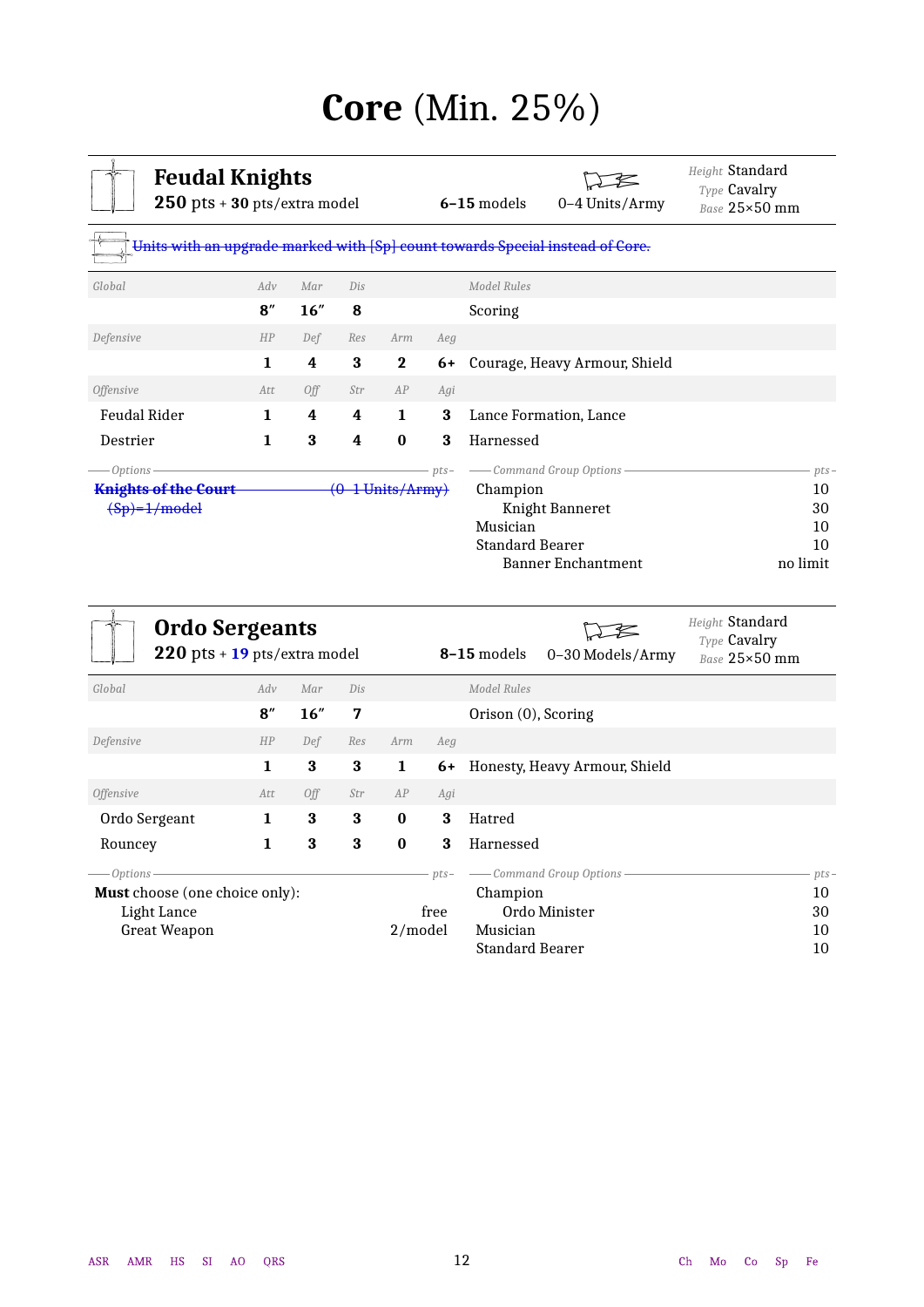<span id="page-12-2"></span><span id="page-12-1"></span><span id="page-12-0"></span>

| <b>Lowborn Levies</b><br>210 pts + 7 pts/extra model                                                                                                                                              |                 |          |          |                               |                                                    | <b>30-50 models</b>                                                                                         |                                                                                    | Height Standard<br>Type Infantry<br>Base 20×20 mm                                                                                                                                                            |                          |
|---------------------------------------------------------------------------------------------------------------------------------------------------------------------------------------------------|-----------------|----------|----------|-------------------------------|----------------------------------------------------|-------------------------------------------------------------------------------------------------------------|------------------------------------------------------------------------------------|--------------------------------------------------------------------------------------------------------------------------------------------------------------------------------------------------------------|--------------------------|
| Global                                                                                                                                                                                            | Adv             | Mar      | Dis      |                               |                                                    | Model Rules                                                                                                 |                                                                                    |                                                                                                                                                                                                              |                          |
|                                                                                                                                                                                                   | 4 <sup>''</sup> | 8''      | 6        |                               |                                                    | Scoring                                                                                                     |                                                                                    |                                                                                                                                                                                                              |                          |
| Defensive                                                                                                                                                                                         | HP              | Def      | Res      | Arm                           | Aeg                                                |                                                                                                             |                                                                                    |                                                                                                                                                                                                              |                          |
|                                                                                                                                                                                                   | 1               | $\bf{2}$ | 3        | $\bf{0}$                      | $6+$                                               | Ordeal, Light Armour                                                                                        |                                                                                    |                                                                                                                                                                                                              |                          |
| <i><b>Offensive</b></i>                                                                                                                                                                           | Att             | Off      | Str      | AP                            | Agi                                                |                                                                                                             |                                                                                    |                                                                                                                                                                                                              |                          |
| Lowborn Levy                                                                                                                                                                                      | $\mathbf 1$     | $\bf{2}$ | $\bf{3}$ | $\bf{0}$                      | 3                                                  |                                                                                                             |                                                                                    |                                                                                                                                                                                                              |                          |
| Options -<br>Must choose (one choice only):<br>Paired Weapons<br><b>Halberd and Shield</b><br>Spear and Shield<br>Shield                                                                          |                 |          |          | 1/model<br>1/model<br>3/model | $pts-$<br>free                                     | Champion<br>Musician<br><b>Standard Bearer</b>                                                              | - Command Group Options                                                            |                                                                                                                                                                                                              | $pts-$<br>10<br>10<br>10 |
| <b>Lowborn Archers</b><br>135 pts + 10 pts/extra model<br>*For each Siege Weapon in the army, the maximum number of Lowborn Archers units is reduced by 1                                         |                 |          |          |                               |                                                    | $10-30$ models                                                                                              | 0-3* Units/Army                                                                    | Height Standard<br>Type Infantry<br>Base 20×20 mm                                                                                                                                                            |                          |
| Global                                                                                                                                                                                            | Adv             | Mar      | Dis      |                               |                                                    | Model Rules                                                                                                 |                                                                                    |                                                                                                                                                                                                              |                          |
|                                                                                                                                                                                                   | 4"              | 8''      | 6        |                               |                                                    | Scoring                                                                                                     |                                                                                    |                                                                                                                                                                                                              |                          |
| Defensive                                                                                                                                                                                         | HP              | Def      | Res      | Arm                           | Ae.g                                               |                                                                                                             |                                                                                    |                                                                                                                                                                                                              |                          |
|                                                                                                                                                                                                   | $\mathbf 1$     | $\bf{2}$ | $\bf{3}$ | $\bf{0}$                      | 6+                                                 | Ordeal                                                                                                      |                                                                                    |                                                                                                                                                                                                              |                          |
| <i><b>Offensive</b></i>                                                                                                                                                                           | Att             | Off      | Str      | AP                            | Agi                                                |                                                                                                             |                                                                                    |                                                                                                                                                                                                              |                          |
| Lowborn Archer                                                                                                                                                                                    | $\mathbf 1$     | $\bf{2}$ | 3        | $\bf{0}$                      | 3                                                  |                                                                                                             |                                                                                    |                                                                                                                                                                                                              |                          |
| $-$ Options $\cdot$<br>Must choose (one choice only):<br>$Crossbow(4+)$<br>Longbow and <b>Expert Bowmen</b> $(4+)$<br><b>Prepared Position</b><br>- Command Group Options<br>Champion<br>Musician |                 |          |          |                               | $pts-$<br>free<br>free<br>20<br>$pts-$<br>10<br>10 | -Optional Model Rules<br>this Player Turn.                                                                  | <b>Expert Bowmen: Universal Rule.</b><br><b>Prepared Position:</b> Universal Rule. | Unless making a Stand and Shoot Charge Reaction,<br>the model gains Accurate if it did not move during<br>Enemy models in base contact with one or more<br>Lowborn Archers must take a Dangerous Terrain (2) |                          |
| <b>Standard Bearer</b>                                                                                                                                                                            |                 |          | 10       |                               |                                                    | Test immediately after successfully Charging a non-<br>Fleeing unit of Lowborn Archers in its Front Facing. |                                                                                    |                                                                                                                                                                                                              |                          |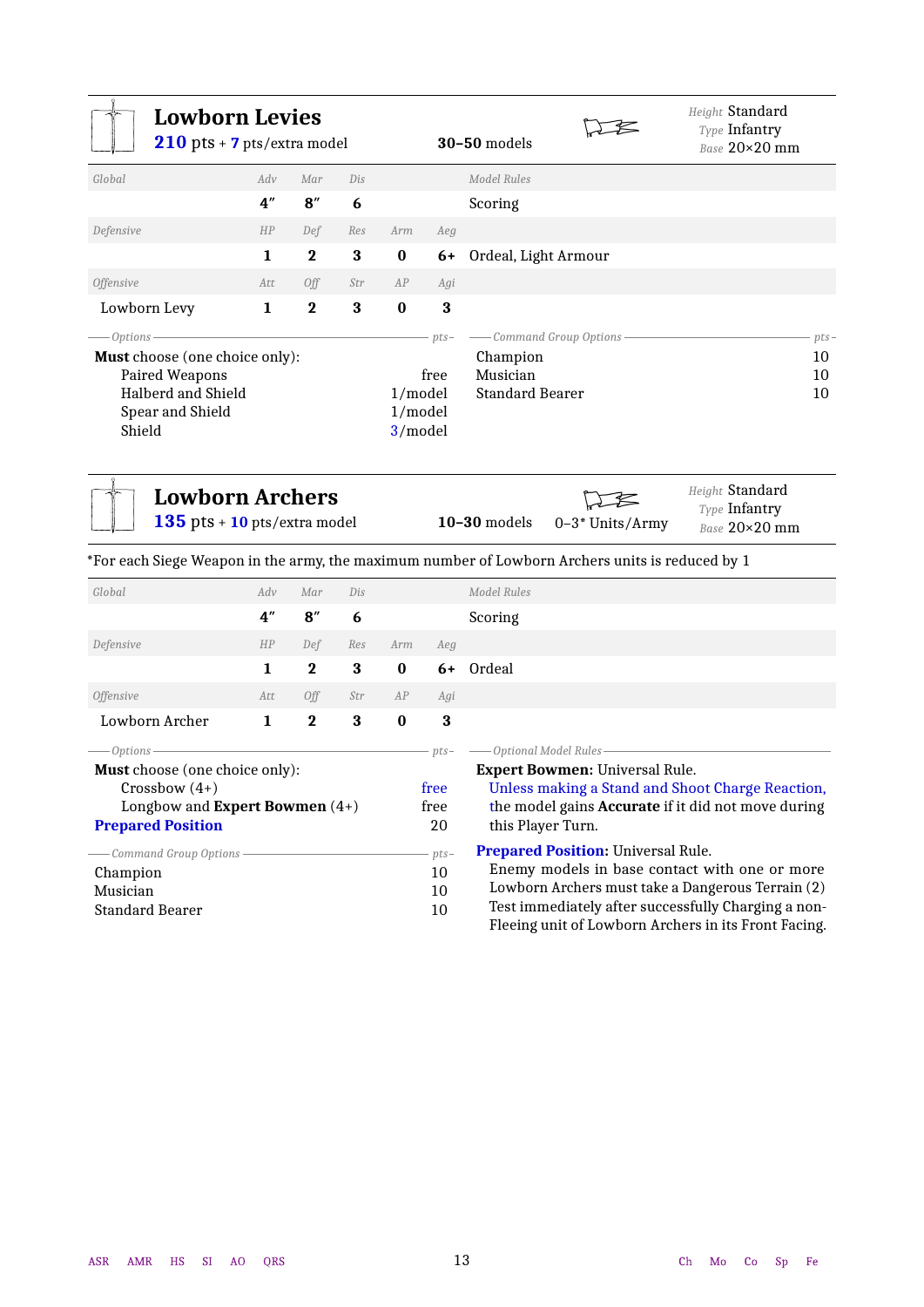## **Special** (No limit)

<span id="page-13-1"></span><span id="page-13-0"></span>

| <b>Men-at-Arms</b><br>180 pts + $15$ pts/extra model                                                                                                                                                      |                 |     |            |            |                                                                                           | $15-30$ models                                                                                                                                                                                              | 0-2 Units/Army                                                                                 | Height Standard<br>Type Infantry<br>Base 20×20 mm |  |  |
|-----------------------------------------------------------------------------------------------------------------------------------------------------------------------------------------------------------|-----------------|-----|------------|------------|-------------------------------------------------------------------------------------------|-------------------------------------------------------------------------------------------------------------------------------------------------------------------------------------------------------------|------------------------------------------------------------------------------------------------|---------------------------------------------------|--|--|
| Global                                                                                                                                                                                                    | Adv             | Mar | Dis        |            |                                                                                           | <b>Model Rules</b>                                                                                                                                                                                          |                                                                                                |                                                   |  |  |
|                                                                                                                                                                                                           | 4 <sup>''</sup> | 8'' | 8          |            |                                                                                           |                                                                                                                                                                                                             |                                                                                                |                                                   |  |  |
| Defensive                                                                                                                                                                                                 | HP              | Def | Res        | Arm        | Aeg                                                                                       |                                                                                                                                                                                                             |                                                                                                |                                                   |  |  |
|                                                                                                                                                                                                           | 1               | 4   | 3          | $\bf{0}$   | 6+                                                                                        | <b>Scoring, Stalwart Defense</b><br>Ordeal, Heavy Armour <del>,Shield</del><br>Optional Model Rules-<br><b>Avowed Armsmen: Universal Rule.</b><br>The model gains <b>Ordeal</b> and <b>Paired Weapons</b> . |                                                                                                |                                                   |  |  |
| <b>Offensive</b>                                                                                                                                                                                          | Att             | Off | Str        | AP         | Agi                                                                                       |                                                                                                                                                                                                             |                                                                                                |                                                   |  |  |
| Man-at-Arms                                                                                                                                                                                               | 1               | 4   | 4          | 1          | 3                                                                                         |                                                                                                                                                                                                             |                                                                                                |                                                   |  |  |
| <b>Stalwart Defense: Universal Rule.</b><br>Enemy units in base contact with one or more mod-<br>els with Stalwart Defense do not count as Charging<br>for the purpose of Devastating Charge.<br>Options- |                 |     |            | - pts-     |                                                                                           | Knights Forlorn: Universal Rule.                                                                                                                                                                            | The model gains Courage, Bastard Sword and<br>Shield In the First Round of Combat, enemy units |                                                   |  |  |
| Must choose (one choice only):<br><b>Knights Forlorn</b>                                                                                                                                                  |                 |     |            | $4$ /model |                                                                                           |                                                                                                                                                                                                             | purpose of Devastating Charge.                                                                 | in base contact do not count as Charging for the  |  |  |
| Ordo Wardens<br><b>Avowed Armsmen</b>                                                                                                                                                                     |                 |     | $2$ /model | free       | <b>Ordo Wardens: Universal Rule.</b><br>The model loses Ordeal and gains Orison (0), Hon- |                                                                                                                                                                                                             |                                                                                                |                                                   |  |  |
| Command Group Options -<br>Champion                                                                                                                                                                       |                 |     |            |            | $- pts -$<br>10                                                                           |                                                                                                                                                                                                             | esty, and Great Weapon.                                                                        |                                                   |  |  |
| Knight Banneret (Knights Forlorn only)                                                                                                                                                                    |                 |     |            |            | 25                                                                                        |                                                                                                                                                                                                             |                                                                                                |                                                   |  |  |
| Ordo Minister (Ordo Wardens only)                                                                                                                                                                         |                 |     |            |            | 30                                                                                        |                                                                                                                                                                                                             |                                                                                                |                                                   |  |  |

<span id="page-13-2"></span>

| <b>Sacred Reliquary</b><br><b>175</b> pts |     |     |     |             |     | single model | $0-2$ Units/Army      | Height Standard<br>Type Infantry<br>Base $40\times60$ mm   |
|-------------------------------------------|-----|-----|-----|-------------|-----|--------------|-----------------------|------------------------------------------------------------|
| Global                                    | Adv | Mar | Dis |             |     | Model Rules  |                       |                                                            |
|                                           | 4"  | 8'' | 7   |             |     |              |                       | Not a Leader, Orison (1), Sacred Relic, Tall, War Platform |
| Defensive                                 | HP  | Def | Res | Arm         | Aeg |              |                       |                                                            |
|                                           | 4   | 4   | 4   | $\mathbf 2$ | 6+  |              | Honesty, Heavy Armour |                                                            |
| <i><b>Offensive</b></i>                   | Att | Off | Str | AP          | Agi |              |                       |                                                            |
| Sacred Reliquary                          | 4   | 4   | 4   | 1           | 3   |              |                       |                                                            |

*Model Rules*

**Sacred Relic:** Universal Rule.

The model **must** be deployed in a Standard Height Infantry unit and can **never** voluntarily leave it. The model's unit gains the following rules:

- **Fight in Extra Rank**
- The unit's Discipline Tests are subject to Minimised Roll.

Musician 10 Standard Bearer 10 Banner Enchantment no limit

> • If the model's unit is the target of an Orison while Engaged in Combat, add one Orison Token to the owner's Orison Token pool. Ignore this effect if a Character with Faith is part of the model's unit.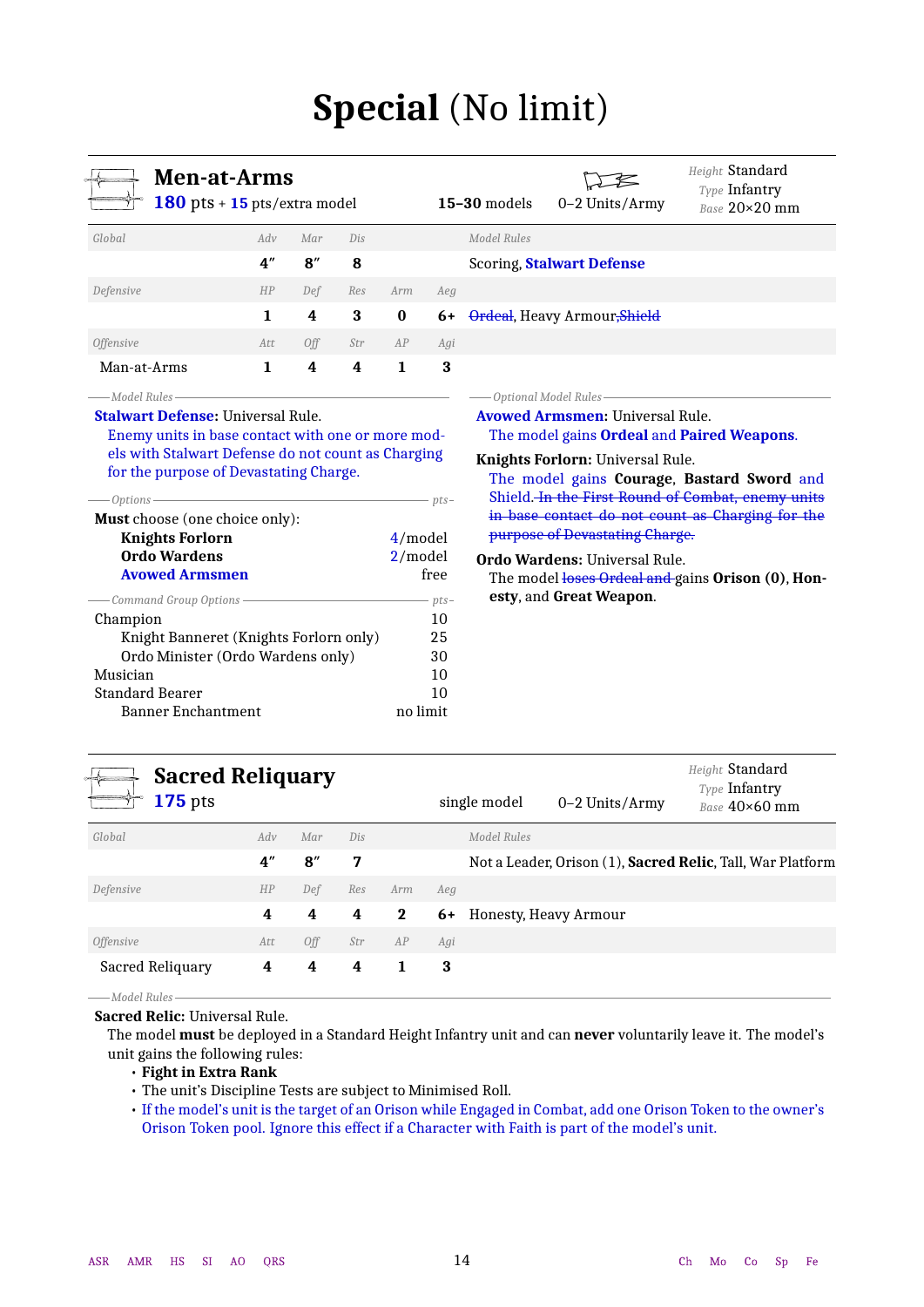<span id="page-14-0"></span>

| <b>Knights Resplendent</b><br>335 pts + 44 pts/extra model                                                                 |              |     |     |              |                                | $6-12$ models           | 0-3 Units/Army                        | Height Standard<br>Type Cavalry<br>Base 25×50 mm                                                                                                                                                                 |
|----------------------------------------------------------------------------------------------------------------------------|--------------|-----|-----|--------------|--------------------------------|-------------------------|---------------------------------------|------------------------------------------------------------------------------------------------------------------------------------------------------------------------------------------------------------------|
| Global                                                                                                                     | Adv          | Mar | Dis |              |                                | Model Rules             |                                       |                                                                                                                                                                                                                  |
|                                                                                                                            | 8''          | 16" | 8   |              |                                | Scoring                 |                                       |                                                                                                                                                                                                                  |
| Defensive                                                                                                                  | HP           | Def | Res | Arm          | Aeg                            |                         |                                       |                                                                                                                                                                                                                  |
|                                                                                                                            | $\mathbf{1}$ | 4   | 3   | $\mathbf{2}$ |                                |                         | 6+ Courage, Heavy Armour, Shield      |                                                                                                                                                                                                                  |
| <i><b>Offensive</b></i>                                                                                                    | Att          | Off | Str | AP           | Agi                            |                         |                                       |                                                                                                                                                                                                                  |
| Resplendent Knight                                                                                                         | 1            | 5   | 4   | 1            | 4                              | Lance                   |                                       | Devastating Charge (+1" Adv,+1 Att), Lance Formation,                                                                                                                                                            |
| Destrier                                                                                                                   | 1            | 3   | 4   | $\bf{0}$     | 3                              | Harnessed               |                                       |                                                                                                                                                                                                                  |
| —Options                                                                                                                   |              |     |     |              | $pts-$                         | -Optional Model Rules   |                                       |                                                                                                                                                                                                                  |
| Knights of the Court $(0-1$ Units/Army)                                                                                    |              |     |     | $4$ /model   |                                |                         | Knights of the Court: Universal Rule. |                                                                                                                                                                                                                  |
| - Command Group Options-<br>Champion<br>Knight Banneret<br>Musician<br><b>Standard Bearer</b><br><b>Banner Enchantment</b> |              |     |     | no limit     | $pts-$<br>10<br>35<br>10<br>10 | with Courage).<br>Adv). |                                       | The model gains Bodyguard (Sainted or General<br>In addition, unless Charging out of the unit, Charac-<br>ters joined to units with one or more models with<br>Knights of the Court gain Devastating Charge (+1" |

<span id="page-14-1"></span>

| <b>Knights Penitent</b><br>$250$ pts + 60 pts/extra model |             |     |     |     |        | 4-9 models             | 0-2 Units/Army                | Height Standard<br>Type Cavalry<br>Base 25×50 mm |  |  |
|-----------------------------------------------------------|-------------|-----|-----|-----|--------|------------------------|-------------------------------|--------------------------------------------------|--|--|
| Global                                                    | Adv         | Mar | Dis |     |        | Model Rules            |                               |                                                  |  |  |
|                                                           | 7''         | 14" | 8   |     |        |                        | Daring, Scoring, Unstable     |                                                  |  |  |
| Defensive                                                 | HP          | Def | Res | Arm | Aeg    |                        |                               |                                                  |  |  |
|                                                           | $\mathbf 2$ | 4   | 4   | 3   | 6+     | Heavy Armour           |                               |                                                  |  |  |
| <i><b>Offensive</b></i>                                   | Att         | 0ff | Str | AP  | Agi    |                        |                               |                                                  |  |  |
| Penitent Knight                                           | 1           | 4   | 4   | 1   | 3      |                        | Lance Formation, Great Weapon |                                                  |  |  |
| Draughthorse                                              | 1           | 3   | 5   | 1   | 3      | Harnessed              |                               |                                                  |  |  |
| Command Group Options -                                   |             |     |     |     | $pts-$ |                        | - Command Group Options -     | $pts-$                                           |  |  |
| Champion                                                  |             |     |     |     | 10     | <b>Standard Bearer</b> |                               | 10                                               |  |  |
| Ordo Minister and Orison (0)                              |             |     |     |     | 55     |                        | <b>Banner Enchantment</b>     | no limit                                         |  |  |
| Musician                                                  |             |     |     |     | 10     |                        |                               |                                                  |  |  |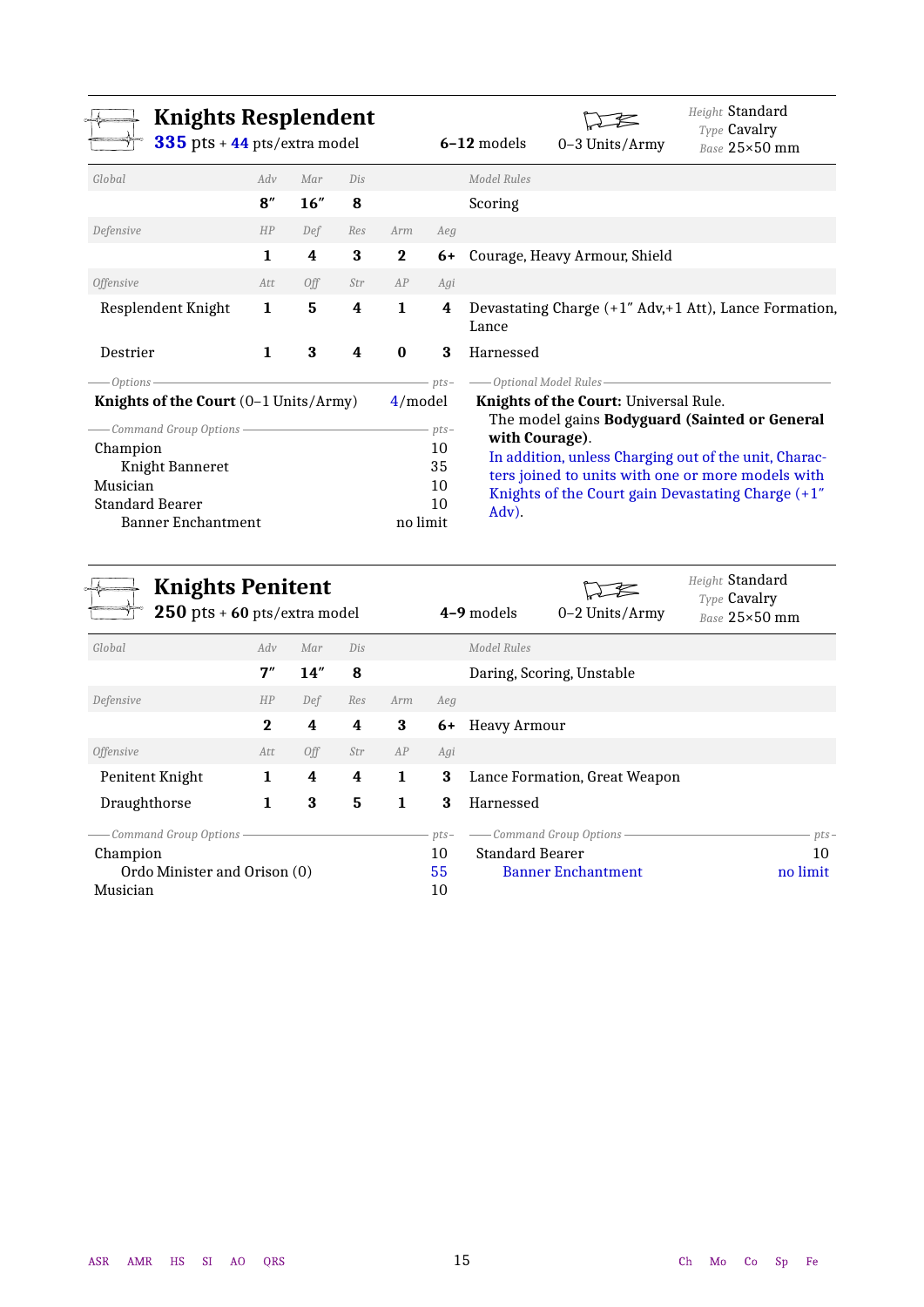<span id="page-15-0"></span>

| <b>Knights of the Quest</b><br>$365$ pts + 60 pts/extra model |          |      |     |              |     | $6-10$ models | 0-2 Units/Army                 | Height Standard<br><b>Type Cavalry</b><br>Base 25×50 mm |
|---------------------------------------------------------------|----------|------|-----|--------------|-----|---------------|--------------------------------|---------------------------------------------------------|
| Global                                                        | Adv      | Mar  | Dis |              |     | Model Rules   |                                |                                                         |
|                                                               | 8''      | 16'' | 8   |              |     |               | Fearless, Scoring, The Quest   |                                                         |
| Defensive                                                     | HP       | Def  | Res | Arm          | Aeg |               |                                |                                                         |
|                                                               | 1        | 5    | 4   | $\mathbf{2}$ | 6+  |               | Courage, Heavy Armour, Shield  |                                                         |
| <i>Offensive</i>                                              | Att      | 0ff  | Str | AP           | Agi |               |                                |                                                         |
| Questing Knight                                               | $\bf{2}$ | 5    | 4   | 1            | 4   |               | Lance Formation, Bastard Sword |                                                         |
| Destrier                                                      | 1        | 3    | 4   | $\bf{0}$     | 3   | Harnessed     |                                |                                                         |
| Model Rules                                                   |          |      |     |              |     |               | - Command Group Options -      | $pts-$                                                  |

#### **The Quest:** Universal Rule.

Immediately after deploying the first friendly unit of Knights of the Quest during the Deployment Phase, the owner **must** choose 1 unit entry from the opponent's Army Book (this may also be a Character, but not a Character Mount). Models of all units from this unit entry in the enemy army (even if there is more than one such unit) are considered "marked". For attacks allocated either towards marked models, or towards models joined to units with more than half of their models marked, Questing Knights gain **Lethal Strike** and **must** reroll failed to-wound rolls.

## Champion 10<br>Knight Banneret 30 Knight Banneret 30<br>Sician 30 Musician 10<br>Standard Bearer 10 Standard Bearer Banner Enchantment no limit

<span id="page-15-1"></span>

| <b>Hedge Knights</b><br>$240$ pts + $28$ pts/extra model |                |     |     |          |        | 6-9 models<br>$0-2$ Units/Army                                                    | Height Standard<br><b>Type Cavalry</b><br>Base 25×50 mm |
|----------------------------------------------------------|----------------|-----|-----|----------|--------|-----------------------------------------------------------------------------------|---------------------------------------------------------|
| Global                                                   | Adv            | Mar | Dis |          |        | <b>Model Rules</b>                                                                |                                                         |
|                                                          | $\mathbf{8}''$ | 16" | 8   |          |        | Daring, Light Troops                                                              |                                                         |
| Defensive                                                | HP             | Def | Res | Arm      | Aeg    |                                                                                   |                                                         |
|                                                          | 1              | 4   | 3   | 1        | 6+     | Courage, Heavy Armour, Shield                                                     |                                                         |
| <i><b>Offensive</b></i>                                  | Att            | Off | Str | AP       | Agi    |                                                                                   |                                                         |
| Hedge Knight                                             | $\bf{2}$       | 4   | 4   | 1        | 3      | Devastating Charge (Battle Focus, Frenzy, Hatred, Fear-<br>less), Lance Formation |                                                         |
| Courser                                                  | 1              | 3   | 3   | $\bf{0}$ | 3      | Harnessed                                                                         |                                                         |
| Command Group Options -                                  |                |     |     |          | $pts-$ | - Command Group Options-                                                          | $pts-$                                                  |
| Champion                                                 |                |     |     |          | 10     | <b>Standard Bearer</b>                                                            | 10                                                      |
| Knight Banneret                                          |                |     |     |          | 30     |                                                                                   |                                                         |
| Musician                                                 |                |     |     |          | 10     |                                                                                   |                                                         |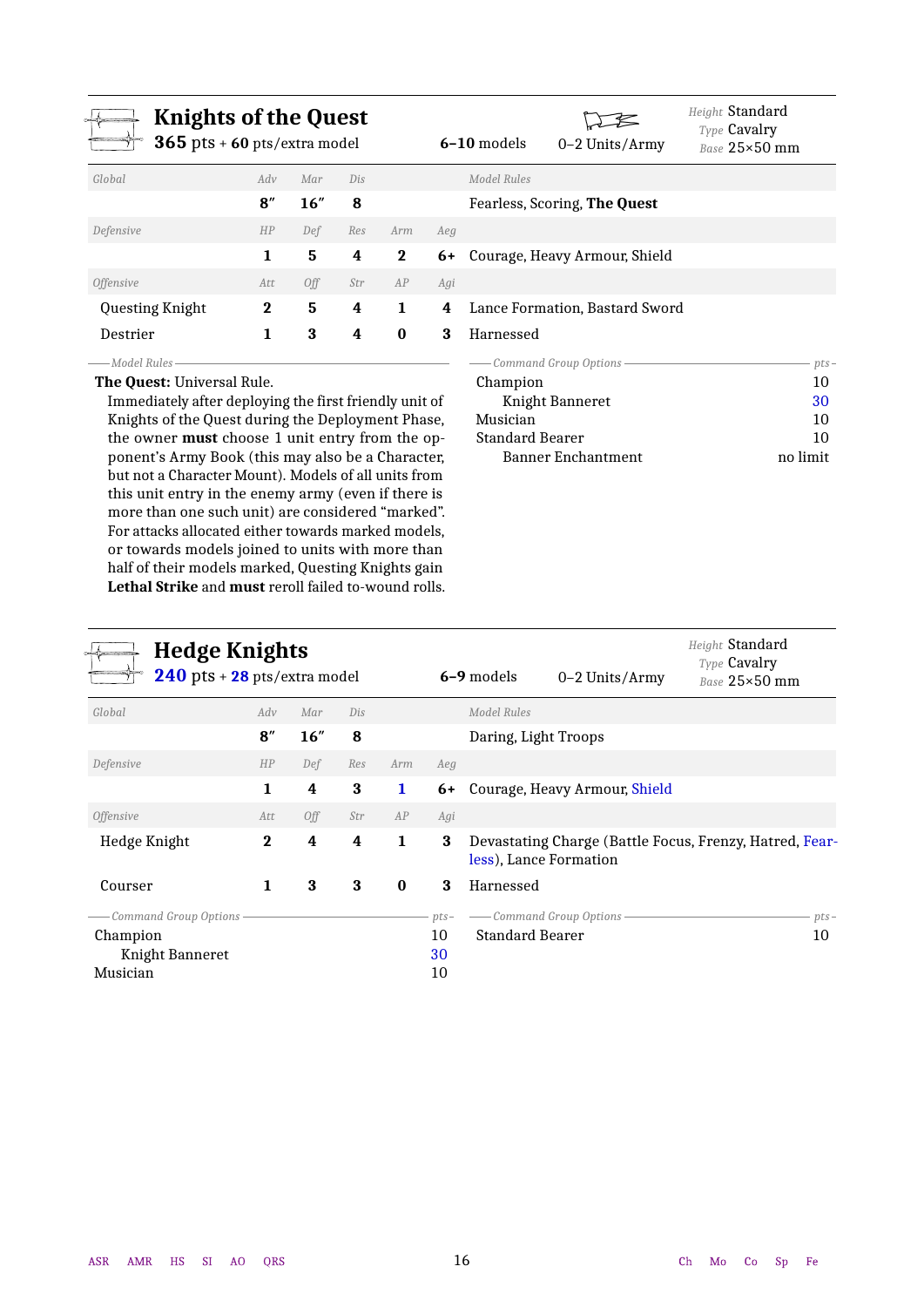<span id="page-16-0"></span>

| <b>Yeoman Outriders</b><br>135 pts + $9$ pts/extra model |             |     |     |          |        | $5-15$ models<br>0-4 Units/Army        | Height <b>Standard</b><br>Type Cavalry<br>Base 25×50 mm |
|----------------------------------------------------------|-------------|-----|-----|----------|--------|----------------------------------------|---------------------------------------------------------|
| Global                                                   | Adv         | Mar | Dis |          |        | Model Rules                            |                                                         |
|                                                          | 8''         | 16" | 7   |          |        | Feigned Flight, Light Troops, Vanguard |                                                         |
| Defensive                                                | HP          | Def | Res | Arm      | Aeg    |                                        |                                                         |
|                                                          | $\mathbf 1$ | 3   | 3   | 1        | 6+     | Ordeal, Light Armour                   |                                                         |
| <i><b>Offensive</b></i>                                  | Att         | Off | Str | AP       | Agi    |                                        |                                                         |
| Yeoman Outrider                                          | 1           | 3   | 3   | $\bf{0}$ | 3      | Light Lance                            |                                                         |
| Courser                                                  | 1           | 3   | 3   | $\bf{0}$ | 3      | Harnessed                              |                                                         |
| -Options -                                               |             |     |     |          | $pts-$ | - Command Group Options                | $pts-$                                                  |
| Shield                                                   |             |     |     | 1/model  |        | Champion                               | 10                                                      |
| <b>Must</b> choose (one choice only):                    |             |     |     |          |        | Musician                               | 10                                                      |
| Bow $(4+)$                                               |             |     |     |          | free   | <b>Standard Bearer</b>                 | 10                                                      |
| Throwing Weapons $(5+)$                                  |             |     |     |          | free   |                                        |                                                         |

<span id="page-16-1"></span>

| <b>Hooded Men</b><br>$130$ pts + 8 pts/extra model |     |     |     |          |              | 8-15 models<br>$0-2$ Units/Army                                                                                     | Height Standard<br><b>Type Infantry</b><br>$Base 20 \times 20$ mm |
|----------------------------------------------------|-----|-----|-----|----------|--------------|---------------------------------------------------------------------------------------------------------------------|-------------------------------------------------------------------|
| Global                                             | Adv | Mar | Dis |          |              | Model Rules                                                                                                         |                                                                   |
|                                                    | 4"  | 8'' | 7   |          |              | Daring, Light Troops, Ordeal, Scout, Skirmisher, Unstable                                                           |                                                                   |
| Defensive                                          | HP  | Def | Res | Arm      | Aeg          |                                                                                                                     |                                                                   |
|                                                    | 1   | 3   | 3   | $\bf{0}$ | 6+           | Hard Target(1)                                                                                                      |                                                                   |
| <i><b>Offensive</b></i>                            | Att | 0ff | Str | AP       | Agi          |                                                                                                                     |                                                                   |
| Hooded Man                                         | 1   | 3   | 3   | 1        | 3            | Quick to Fire, Longbow (3+), Paired Weapons                                                                         |                                                                   |
| – Options ·<br><b>Enlisted Outlaws</b>             |     |     |     |          | $pts-$<br>20 | -Optional Model Rules<br><b>Enlisted Outlaws: Universal Rule.</b><br>The model gains Hard Target (1) and Skirmisher |                                                                   |

and loses Daring and Unstable. When the unit is deployed, choose a single Terrain Feature that the unit is in contact with. The chosen Terrain Feature is no longer Dangerous Terrain for friendly units for the rest of the game (but can become Dangerous Terrain from other sources).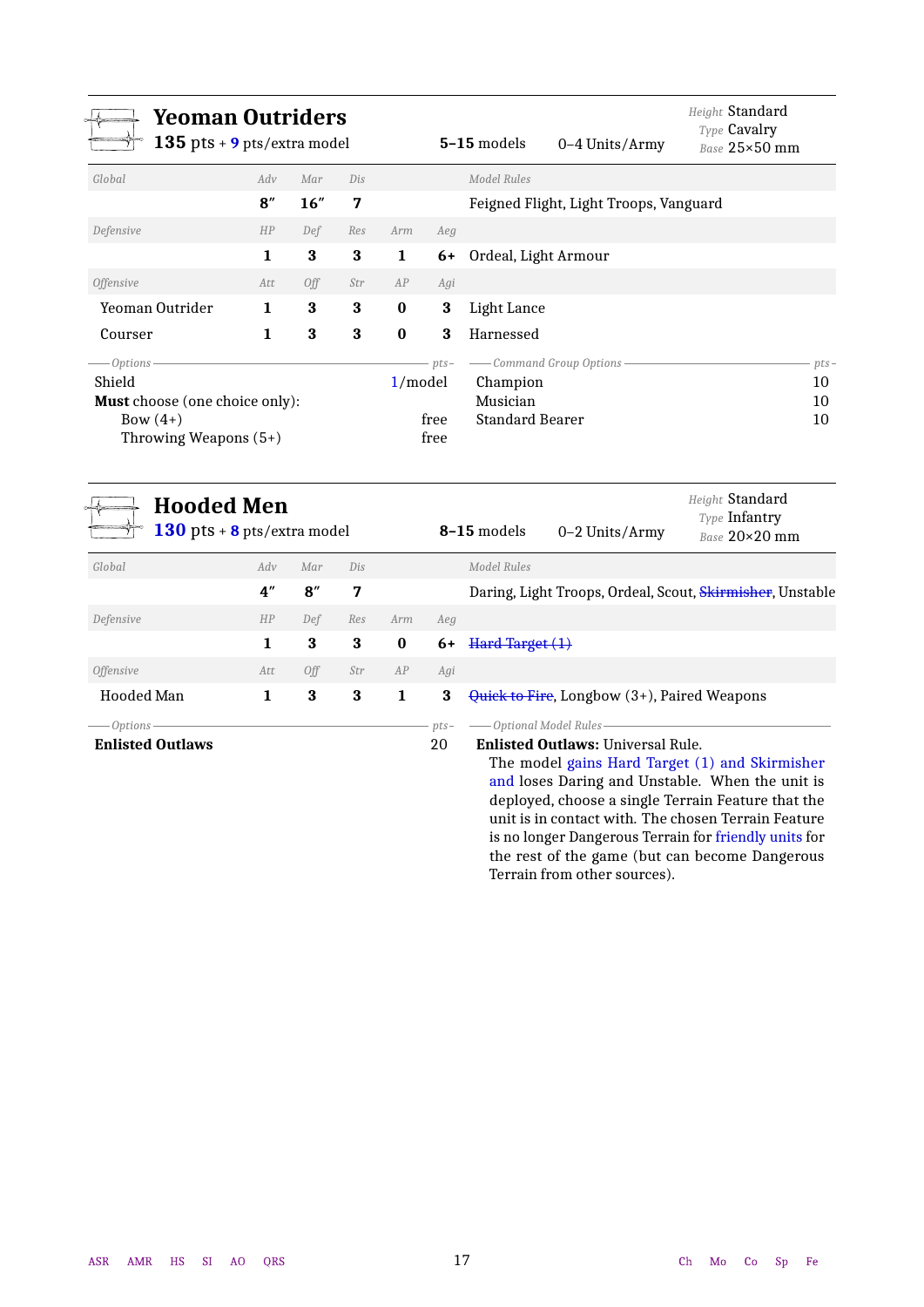<span id="page-17-0"></span>

| <b>Siege Weapon</b><br><b>140</b> pts                                                               |     |              |     |          |                      | single model       | 0-2 Units/Army | Height Standard<br>Type Construct<br>Base 75 mm round |
|-----------------------------------------------------------------------------------------------------|-----|--------------|-----|----------|----------------------|--------------------|----------------|-------------------------------------------------------|
| Global                                                                                              | Adv | Mar          | Dis |          |                      | <b>Model Rules</b> |                |                                                       |
|                                                                                                     | 0'' | 0''          | 7   |          |                      | War Machine        |                |                                                       |
| Defensive                                                                                           | HP  | Def          | Res | Arm      | Aeg                  |                    |                |                                                       |
|                                                                                                     | 5   | $\mathbf 1$  | 4   | $\bf{0}$ | 6+                   | Honesty            |                |                                                       |
| <i><b>Offensive</b></i>                                                                             | Att | Off          | Str | AP       | Agi                  |                    |                |                                                       |
| Crew                                                                                                | 4   | $\mathbf{2}$ | 3   | $\bf{0}$ | 3                    | Move or Fire       |                |                                                       |
| $-$ Options $\cdot$<br><b>Must</b> choose (one choice only):<br>Scorpion $(4+)$<br>Trebuchet $(4+)$ |     |              |     |          | $pts-$<br>free<br>30 |                    |                |                                                       |

*Optional Model Rules*

**Scorpion:** Artillery Weapon.

Range 48″, Shots 1, Str 3 [6], AP 10, **Area Attack (1×5)**, **[Multiple Wounds (D3+1, Clipped Wings)]**.

#### **Trebuchet:** Artillery Weapon.

**Catapult (3×8)**, Range 12–72″, Shots 1, Str 4, AP 1. The model's Height is changed to Large.

<span id="page-17-1"></span>

|                           | Pegasus Knights<br>$345$ pts + $85$ pts/extra model |                      |            |     |              |        | <b>3-5</b> models      | 0–12 Models/Army                           | Height Large<br>Type Cavalry<br>Base 50×50 mm |
|---------------------------|-----------------------------------------------------|----------------------|------------|-----|--------------|--------|------------------------|--------------------------------------------|-----------------------------------------------|
| Global                    |                                                     | Adv                  | Mar        | Dis |              |        | Model Rules            |                                            |                                               |
|                           | Ground<br>Fly                                       | 7"<br>$\mathbf{8}''$ | 14"<br>16" | 8   |              |        |                        | Fly (8", 16"), Gallantry (2), Light Troops |                                               |
| Defensive                 |                                                     | HP                   | Def        | Res | Arm          | Aeg    |                        |                                            |                                               |
|                           |                                                     | 3                    | 4          | 4   | $\mathbf{2}$ | 6+     |                        | Courage, Heavy Armour, Shield              |                                               |
| <i>Offensive</i>          |                                                     | Att                  | Off        | Str | AP           | Agi    |                        |                                            |                                               |
| Pegasus Knight            |                                                     | $\bf{2}$             | 4          | 4   | 1            | 4      |                        | <b>Lance Formation</b> , Lance             |                                               |
| Pegasus Charger           |                                                     | $\bf{2}$             | 4          | 4   | 1            | 4      | Harnessed              |                                            |                                               |
| - Command Group Options - |                                                     |                      |            |     |              | $pts-$ |                        | - Command Group Options                    | $pts-$                                        |
| Champion                  |                                                     |                      |            |     |              | 10     | <b>Standard Bearer</b> |                                            | 10                                            |
| Knight Banneret           |                                                     |                      |            |     |              | 20     |                        | Banner Enchantment                         | no limit                                      |
| Musician                  |                                                     |                      |            |     |              | 10     |                        |                                            |                                               |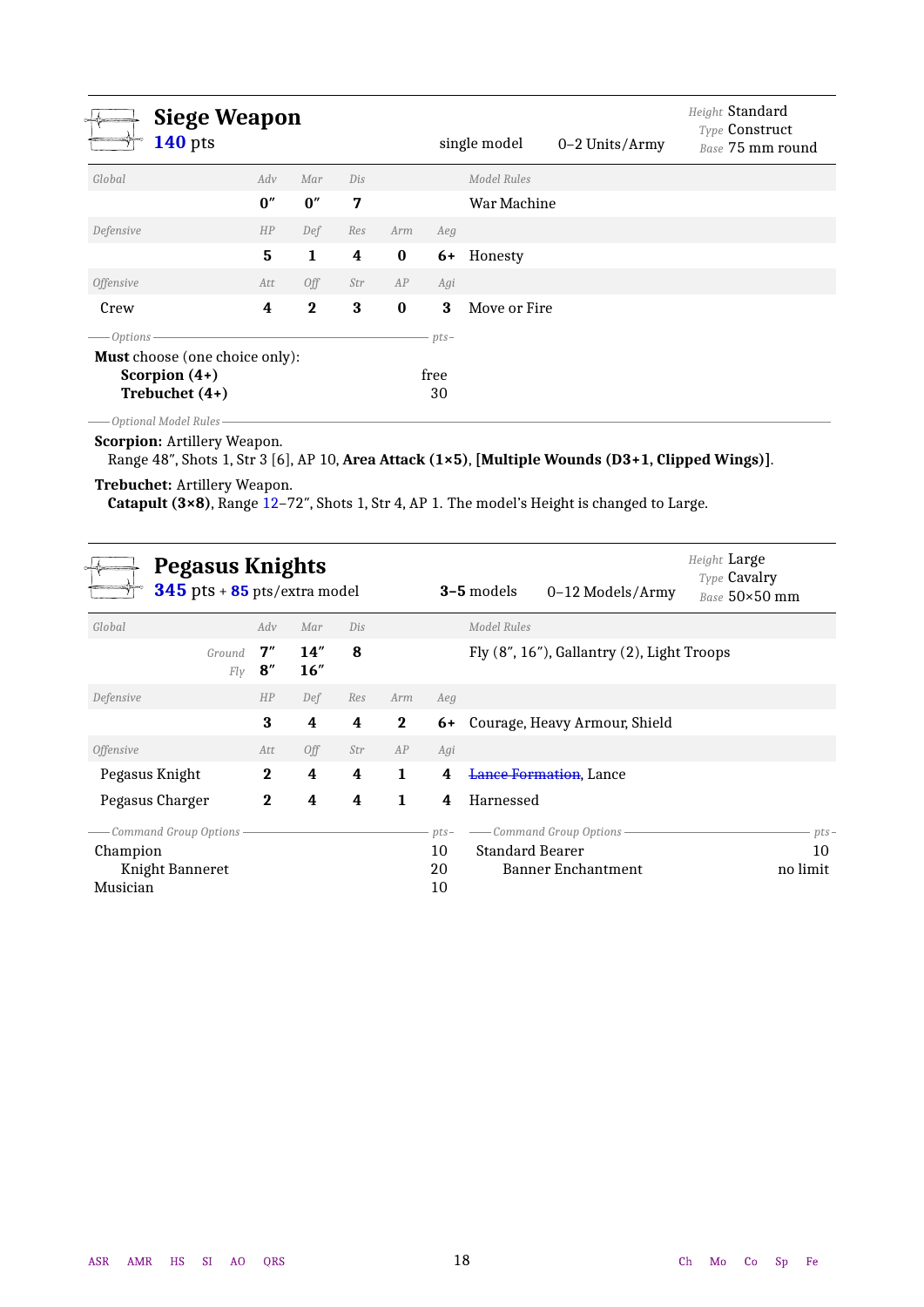<span id="page-18-1"></span><span id="page-18-0"></span>

|                                       | <b>Sky Heralds</b><br>$210$ pts + $30$ pts/extra model |             |             |     |              |        | <b>3-6</b> models      | 0-10 Models/Army                                 | Height Standard<br>Type Cavalry<br>Base 40×40 mm         |
|---------------------------------------|--------------------------------------------------------|-------------|-------------|-----|--------------|--------|------------------------|--------------------------------------------------|----------------------------------------------------------|
| Global                                |                                                        | Adv         | Mar         | Dis |              |        | Model Rules            |                                                  |                                                          |
|                                       | Ground<br>Flv                                          | 7''<br>10'' | 14"<br>14'' | 8   |              |        | Vanguard               |                                                  | Fly (10", 14"), Gallantry (1), Light Troops, Skirmisher, |
| Defensive                             |                                                        | HP          | Def         | Res | Arm          | Aeg    |                        |                                                  |                                                          |
|                                       |                                                        | $\mathbf 2$ | 4           | 3   | $\mathbf{2}$ |        |                        | 6+ Hard Target (1), Ordeal, Light Armour, Shield |                                                          |
| <i><b>Offensive</b></i>               |                                                        | Att         | Off         | Str | AP           | Agi    |                        |                                                  |                                                          |
| Herald                                |                                                        | 1           | 4           | 4   | 1            | 3      |                        |                                                  |                                                          |
| <b>Heraldic Steed</b>                 |                                                        | 1           | 3           | 4   | 1            | 3      |                        | Harnessed, Impact Hits (1)                       |                                                          |
| – Options ·                           |                                                        |             |             |     |              | $pts-$ |                        | - Command Group Options -                        | $pts-$                                                   |
| <b>Must</b> choose (one choice only): |                                                        |             |             |     |              |        | Champion               |                                                  | 10                                                       |
| Light Lance                           |                                                        |             |             |     |              | free   | Musician               |                                                  | 10                                                       |
| Paired Weapons                        |                                                        |             |             |     |              | free   | <b>Standard Bearer</b> |                                                  | 10                                                       |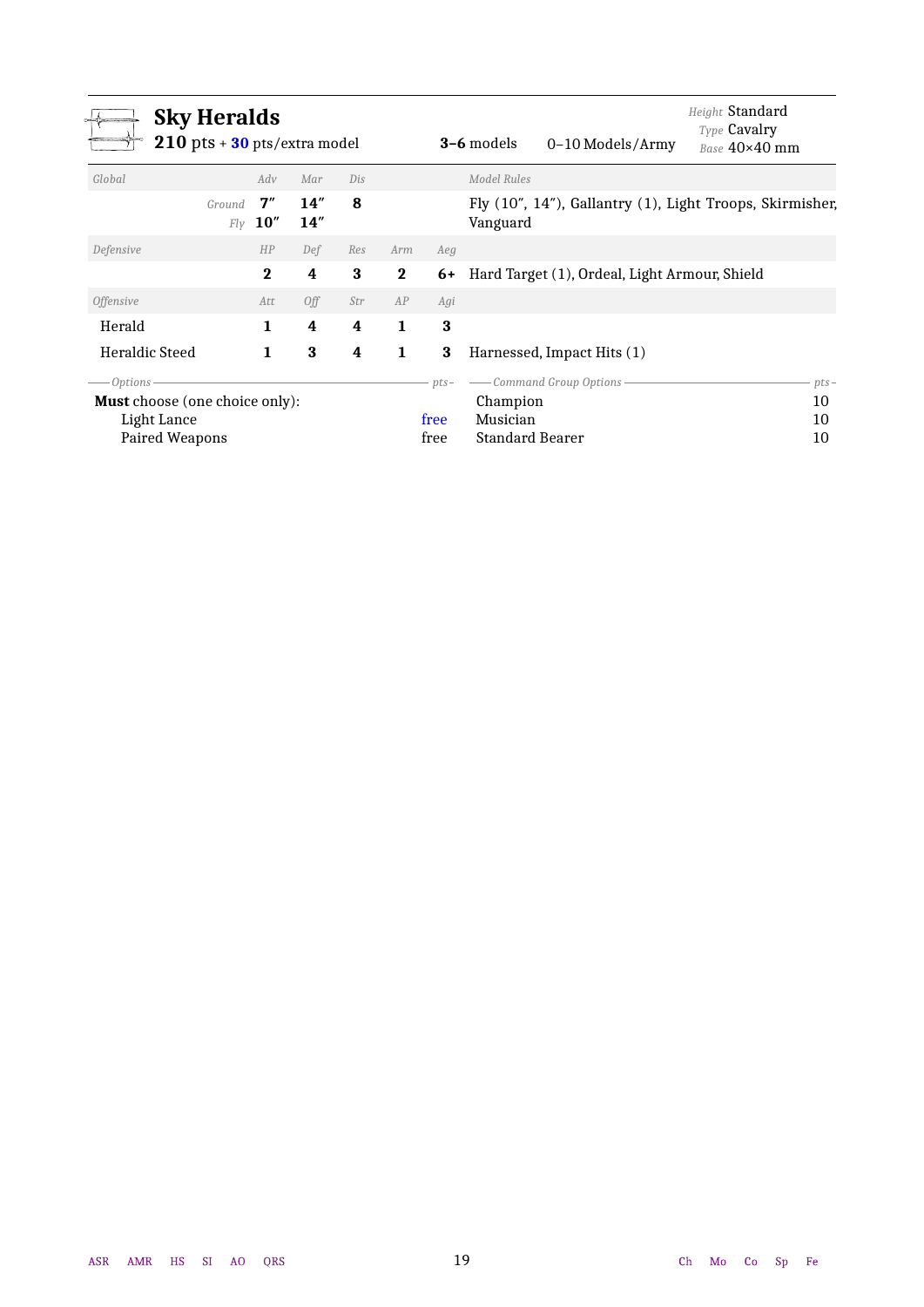## **Fey** (Max. 20%)

<span id="page-19-1"></span><span id="page-19-0"></span>

| 弓                       | <b>Naiads</b><br>140 pts + 15 pts/extra model |              |     |     |          |      | $5-10$ models     | 0-2 Units/Army | Height Standard<br>Type Infantry<br>Base 25×25 mm        |
|-------------------------|-----------------------------------------------|--------------|-----|-----|----------|------|-------------------|----------------|----------------------------------------------------------|
| Global                  |                                               | Adv          | Mar | Dis |          |      | Model Rules       |                |                                                          |
|                         |                                               | 6''          | 12" | 8   |          |      |                   |                | Fey Spirit, Light Troops, Water Spirits, Wizard Conclave |
| Defensive               |                                               | HP           | Def | Res | Arm      | Aeg  |                   |                |                                                          |
|                         |                                               | $\mathbf{2}$ | 4   | 3   | $\bf{0}$ | $5+$ |                   |                |                                                          |
| <i><b>Offensive</b></i> |                                               | Att          | Off | Str | AP       | Agi  |                   |                |                                                          |
| Naiad                   |                                               |              |     | 3   | 3        | 5    | Grind Attacks (2) |                |                                                          |
| ——Model Rules           |                                               |              |     |     |          |      | - Wizard Conclave |                |                                                          |

#### **Water Spirits:** Universal Rule.

The model gains **Strider (Water Terrain)** and **Scout** with the following restriction: At least half the models of the model's unit must be deployed fully inside Water Terrain or the owner's Deployment Zone.

Units with more than half of their models with Water Spirits are Stubborn if more than half of their models are inside a Water Terrain with the centre of their bases. In addition, Water Terrain is Covering Terrain for models with Water Spirits inside them and contributes to Soft Cover. In addition, Melee Attacks that are Flaming Attacks from enemy units Engaged with the model lose Flaming Attacks.

#### **Must** select 2 spells from:

- *Deceptive Glamour* (Witchcraft)
- *Healing Waters* (Druidism)
- *Savage Fury* (Shamanism)
- *Scrying* (Divination)

|          | pts – |
|----------|-------|
| Champion | 120   |

<span id="page-19-2"></span>

| 零                | <b>Friar's Lanterns</b><br>$145$ pts |                       |                       |     |          |      | single model      | 0-2 Units/Army            | Height Standard<br><b>Type Beast</b><br>$Base 50 \times 50$ mm |
|------------------|--------------------------------------|-----------------------|-----------------------|-----|----------|------|-------------------|---------------------------|----------------------------------------------------------------|
| Global           |                                      | Adv                   | Mar                   | Dis |          |      | Model Rules       |                           |                                                                |
|                  | Ground<br>Flv                        | 4''<br>$\mathbf{8}''$ | $\mathbf{8}''$<br>16" | 7   |          |      |                   | the Mist, Scout, Unstable | Fey Spirit, Fly (8", 16"), Illusions, Insignificant, Lights in |
| Defensive        |                                      | HP                    | Def                   | Res | Arm      | Aeg  |                   |                           |                                                                |
|                  |                                      | 5                     | 1                     | 1   | $\bf{0}$ | $5+$ | Hard Target (2)   |                           |                                                                |
| <i>Offensive</i> |                                      | Att                   | Off                   | Str | AP       | Agi  |                   |                           |                                                                |
|                  | Friar's Lanterns                     |                       |                       | 1.  | $\bf{0}$ | 10   | Grind Attacks (1) |                           |                                                                |

#### *Model Rules* **Illusions:** Universal Rule.

The model must **always** choose Flee as a Charge Reaction if possible despite having Fearless, and **never** becomes Shaken after passing a Rally Test. The Reform after Rallying does not prevent the model from moving.

#### **Lights in the Mist:** Universal Rule.

The model may perform a Sweeping Attack. The enemy unit suffers 1 hit with Strength 1, Armour Penetration 0, and **Magical Attacks**. Enemy units suffering one or more hits with Grind Attacks or Sweeping Attacks from Friar's Lanterns suffer the following effects until the end of the next Player Turn:

- −2″ Advance Rate, to a minimum of 3″
- −2″ March Rate, to a minimum of 3″
- −2″ Pursuit Distance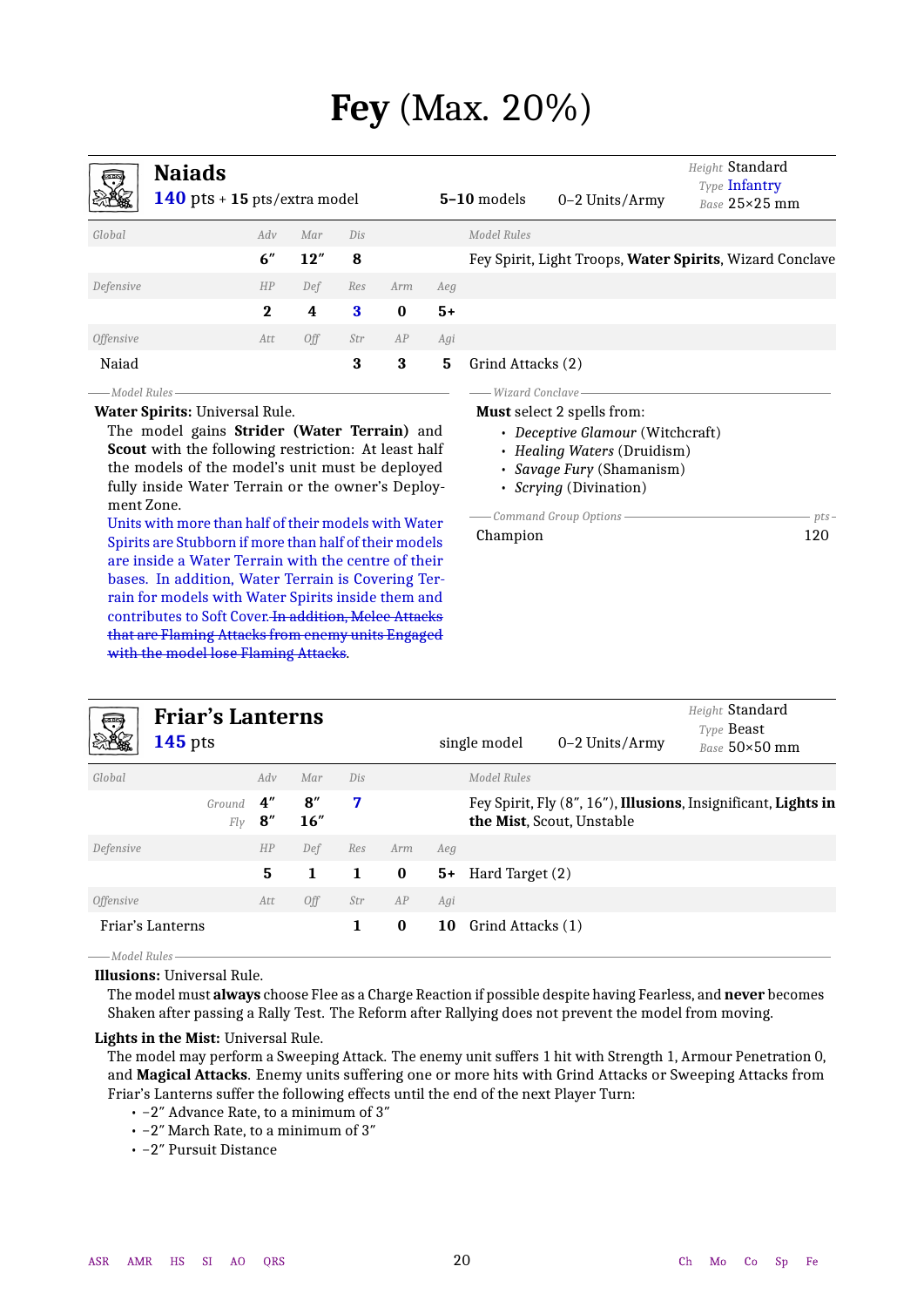<span id="page-20-0"></span>

| <b>The Lady's Courtier</b>                       |     |      |            |          |            |              |                                              | Height Large<br>Type <b>Beast</b>                                                                                  |
|--------------------------------------------------|-----|------|------------|----------|------------|--------------|----------------------------------------------|--------------------------------------------------------------------------------------------------------------------|
| <b>435</b> pts                                   |     |      |            |          |            | single model | One of a Kind                                | Base 50×50 mm                                                                                                      |
| Global                                           | Adv | Mar  | Dis        |          |            | Model Rules  |                                              |                                                                                                                    |
|                                                  | 8'' | 16'' | 9          |          |            |              | Fear, Fey Spirit, Supernal                   |                                                                                                                    |
| Defensive                                        | HP  | Def  | Res        | Arm      | <b>Aeg</b> |              |                                              |                                                                                                                    |
|                                                  | 5   | 5    | 5          | $\bf{3}$ | $5+$       |              | Aegis (+1, against Melee Attacks)            |                                                                                                                    |
| <i><b>Offensive</b></i>                          | Att | Off  | Str        | AP       | Agi        |              |                                              |                                                                                                                    |
| Lady's Courtier                                  | 5   | 5    | 5          | 4        | 7          |              |                                              |                                                                                                                    |
| Magic Options                                    |     |      |            |          | $pts-$     |              | – Optional Model Rules <sup>.</sup>          |                                                                                                                    |
|                                                  |     |      |            |          |            |              | <b>Courtier of the Dawn: Universal Rule.</b> |                                                                                                                    |
| Druidism                                         |     |      | Witchcraft |          |            |              |                                              | The model gains $+3$ Attack Value, Fly $(8", 16")$ and<br><b>Gallantry (2), and it is a Wizard Apprentice that</b> |
|                                                  |     |      |            |          |            |              |                                              | must always select Awaken the Beast (Shamanism).                                                                   |
| Options<br><b>Must</b> choose (one choice only): |     |      |            |          | $pts-$     |              |                                              | Charge Range rolls of models with a model part                                                                     |
| <b>Courtier of the Dawn</b>                      |     |      |            |          | free       |              |                                              | with Harnessed are subject to Maximised Roll if they<br>Charge the same unit as a Courtier of the Dawn or          |
| <b>Courtier of the Dusk</b>                      |     |      |            |          | 15         |              |                                              | a unit Engaged with a Courtier of the Dawn-Model                                                                   |
|                                                  |     |      |            |          |            |              |                                              | parts (friend or foe) with Harnessed Engaged in the                                                                |
|                                                  |     |      |            |          |            |              | same Combat as the model gain $+1$ to hit.   |                                                                                                                    |

#### **Courtier of the Dusk:** Universal Rule.

The model is a Wizard Adept that must choose Druidism or Witchcraft as its Path of Magic and that cannot select the Hereditary Spell. In addition, the Casting Value of friendly spells that target the model and/or any unit or model Engaged in the same Combat as the model (friend or foe) is reduced by 1. A natural roll of '1' or '2' for these Casting Attempts with a single Magic Dice is always a failed Casting Attempt, regardless of any modifiers.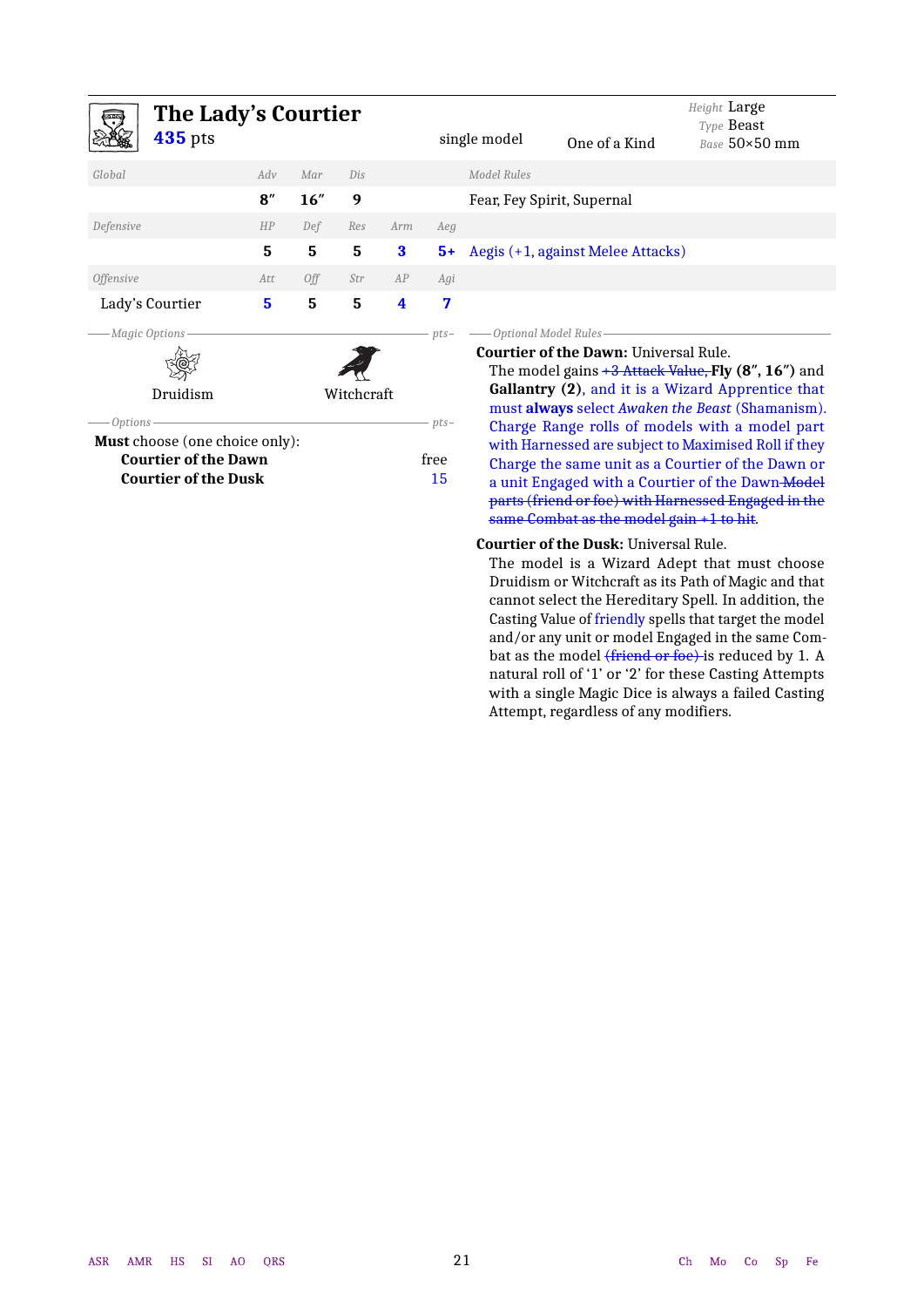<span id="page-21-0"></span>

| <b>Fey Knight</b><br><b>350</b> pts                       |          |     |     |     |      | single model                                              | Height Large<br>Type Cavalry<br>Base 50×75 mm            |  |  |  |
|-----------------------------------------------------------|----------|-----|-----|-----|------|-----------------------------------------------------------|----------------------------------------------------------|--|--|--|
| Global                                                    | Adv      | Mar | Dis |     |      | <b>Model Rules</b>                                        |                                                          |  |  |  |
|                                                           | 8''      | 16" | 8   |     |      | Bound to the Land, Fear, Fey Spirit, Ghost Step, Supernal |                                                          |  |  |  |
| Defensive                                                 | HP       | Def | Res | Arm | Aeg  |                                                           |                                                          |  |  |  |
|                                                           | 4        | 6   | 4   | 1   | $5+$ | Heavy Armour, Shield                                      |                                                          |  |  |  |
| <i><b>Offensive</b></i>                                   | Att      | Off | Str | AP  | Agi  |                                                           |                                                          |  |  |  |
| Fey Rider                                                 | 4        | 6   | 5   | 3   | 6    |                                                           |                                                          |  |  |  |
| Fey Steed                                                 | $\bf{2}$ | 4   | 4   | 1   | 4    | Breath Attack (Str 4, AP 0, Magical Attacks), Harnessed   |                                                          |  |  |  |
| Model Rules                                               |          |     |     |     |      | Optional Model Rules                                      |                                                          |  |  |  |
| <b>Bound to the Land: Universal Rule.</b>                 |          |     |     |     |      | <b>Champion of the Green Knight: Universal Rule.</b>      |                                                          |  |  |  |
| The model gains <b>Ambush</b> . In addition, when declar- |          |     |     |     |      | The Fey Rider gains Bastard Sword. The model gains        |                                                          |  |  |  |
| ing if the model will Ambush (during step 8 of the        |          |     |     |     |      |                                                           | <b>Stubborn</b> and counts as a Champion for the purpose |  |  |  |
| Pre-Game Sequence), you must declare that the             |          |     |     |     |      |                                                           | of Issuing and Accepting Duels and, while fighting a     |  |  |  |
| model Ambushes from a Field or Water Terrain Fea-         |          |     |     |     |      | Duel, gains Aegis $(4+)$ .                                |                                                          |  |  |  |
| ture instead of the Board Edge. If so, follow the rules   |          |     |     |     |      | <b>Chosen of the Snow Childe: Universal Rule.</b>         |                                                          |  |  |  |
| for Ambush but replace all instances of "Board Edge"      |          |     |     |     |      | The Fey Rider gains +1 Attack Value for each enemy        |                                                          |  |  |  |
| in the rules for Ambush with "edge of any Field or        |          |     |     |     |      | model in base contact with it and its attacks ignore      |                                                          |  |  |  |

Parry.

*Options pts*

Water Terrain".

| <b>Must</b> choose (one choice only):                 |      |  |  |  |  |  |  |  |  |  |  |
|-------------------------------------------------------|------|--|--|--|--|--|--|--|--|--|--|
| <b>Champion of the Green Knight</b> (One of a         |      |  |  |  |  |  |  |  |  |  |  |
| Kind)                                                 | free |  |  |  |  |  |  |  |  |  |  |
| <b>Chosen of the Snow Childe (One of a Kind)</b>      | 5    |  |  |  |  |  |  |  |  |  |  |
| <b>Warden of the Hooded Man</b> (One of a Kind)<br>-5 |      |  |  |  |  |  |  |  |  |  |  |

**Warden of the Hooded Man:** Universal Rule. The model gains **Terror**. The Fey Rider gains Lance and its attacks gain **Multiple Wounds (2, against Large, Gigantic)**.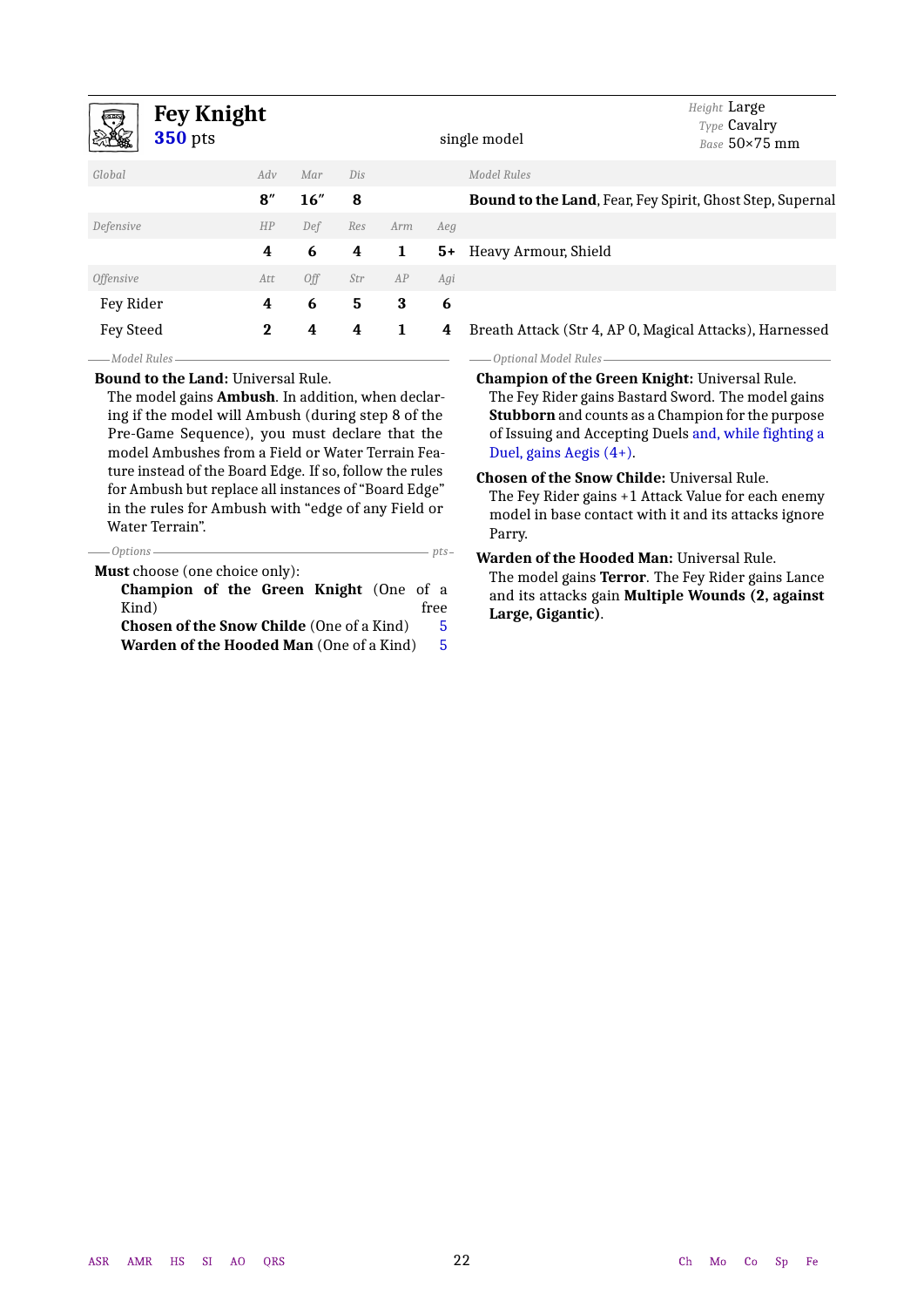## **Quick Reference Sheet**

## <span id="page-22-0"></span>**Characters**

| <b>Damsel</b>       | Adv            | 4″ | $Mar$ 8"        |      | $Dis$ 7 |                         |                       |     |                 |      | Beloved, Orison(1), Wizard Apprentice |
|---------------------|----------------|----|-----------------|------|---------|-------------------------|-----------------------|-----|-----------------|------|---------------------------------------|
| Standard, Infantry  | HP             | 3  | Def $\mathbf 3$ |      | Res     |                         | <b>3</b> Arm <b>0</b> |     |                 | $5+$ | Honesty                               |
| Damsel              | Att            | -1 | Off             | - 3  | Str     | $\overline{\mathbf{3}}$ | AP                    | - 0 | Agi $\mathbf 3$ |      |                                       |
| <b>Equitan Lord</b> | Adv            | 4″ | Mar             | - 8″ | Dis     | - 9                     |                       |     |                 |      |                                       |
| Standard, Infantry  | H <sub>P</sub> | 3  | Def $6$         |      | Res     |                         | <b>4</b> Arm <b>0</b> |     |                 | $6+$ | Courage, Heavy Armour                 |
| Equitan Lord        | Att            | 4  | 0ff             | -6   | Str     | 4                       | AP                    | -1  | Agi             | -6   | Lance Formation                       |
| <b>Folk Hero</b>    | Adv            | 4″ | Mar $8''$       |      | Dis     | - 8                     |                       |     |                 |      | Traits of a Hero                      |
| Standard, Infantry  | HP             | 3  | $Def$ 4         |      | Res     |                         | <b>4</b> Arm <b>0</b> |     |                 | $6+$ | Ordeal, Light Armour                  |
| Folk Hero           | Att            |    | Off             | 4    | Str     | 4                       | AP                    | 1   | Agi $\mathbf 4$ |      |                                       |

### **Character Mounts**

| <b>Destrier</b>        | Adv | 8''            | Mar            | 16''          | Dis |                |           |           |     |                |                                                                                      |
|------------------------|-----|----------------|----------------|---------------|-----|----------------|-----------|-----------|-----|----------------|--------------------------------------------------------------------------------------|
| Standard, Cavalry      | HP  | $\mathfrak{c}$ | Def            | $\mathfrak c$ | Res | $\mathfrak{c}$ |           | $Arm C+2$ |     | $\mathfrak c$  |                                                                                      |
| Destrier               | Att | 1              | Off            | 3             | Str | 4              | AP        | $\bf{0}$  | Agi | 3              | Harnessed                                                                            |
| <b>Heraldic Steed</b>  | Adv | 7''            | $Mar$ 14"      |               | Dis | $\mathbf c$    |           |           |     |                | Fly $(10", 14")$ , Gallantry $(1)$ , Light Troops, Vanguard                          |
| Standard, Cavalry      | HP  | C              | Def            | $\mathfrak c$ | Res | $\mathfrak{c}$ |           | Arm $C+2$ |     | C              | Hard Target (1)                                                                      |
| Heraldic Steed         | Att | 1              | Off            | 3             | Str | 4              | AP        | 1         | Agi | 3              | Harnessed, Impact Hits (1)                                                           |
| <b>Revered Unicorn</b> | Adv | 9''            | $Mar$ 18"      |               | Dis | $\mathbf c$    |           |           |     |                | Forest Guide, Magic Resistance (2)                                                   |
| Standard, Cavalry      | HP  | C              | Def            | $\mathfrak c$ | Res | 4              |           | Arm $C+1$ |     | $\mathbf{c}$   |                                                                                      |
| Revered Unicorn        | Att | $\bf{2}$       | Off            | 5             | Str | 4              | AP        | 1         | Agi | 5              | Harnessed                                                                            |
| <b>Pegasus Charger</b> | Adv | 7''            | $Mar$ 14"      |               | Dis | <sub>c</sub>   |           |           |     |                | Fly $(8", 16")$ , Gallantry $(2)$ , Light Troops                                     |
| Large, Cavalry         | HP  | C              | Def            | $\mathfrak c$ | Res | 4              | Arm $C+2$ |           |     | C              | Hard Target (1)                                                                      |
| Pegasus Charger        | Att | $\bf{2}$       | Off            | 4             | Str | 4              | AP        | 1         | Agi | 4              | Harnessed                                                                            |
| <b>Hippogriff</b>      | Adv | 7''            | Mar $14''$ Dis |               |     | $\mathbf{c}$   |           |           |     |                | Fear, Fly (8", 16"), Gallantry (2), Light Troops, Relentless, To-<br>wering Presence |
| Large, Cavalry         | HP  | 4              | Def            | C             | Res | 5              |           | Arm $C+1$ |     | C              |                                                                                      |
| Hippogriff             | Att | 4              | 0ff            | 4             | Str | 5              | AP        | 3         | Agi | 4              | Harnessed                                                                            |
| <b>Fey Steed</b>       | Adv | $\mathbf{8}''$ | Mar $16''$     |               | Dis | - C            |           |           |     |                | Fear, Fey Spirit, Ghost Step                                                         |
| Large, Cavalry         | HP  | 4              | Def            | C             | Res | 4              |           | Arm $C+1$ |     | $\mathfrak{c}$ | Aegis $(+1, \text{max. } 4+)$                                                        |
| Fey Steed              | Att | $\bf{2}$       | <b>Off</b>     | 4             | Str | 4              | AP        | 1         | Agi | 4              | Breath Attack (Str 4, AP 0, Magical Attacks), Harnessed                              |

### **Core**

| <b>Feudal Knights</b>  | Adv | $\mathbf{R}^{\prime\prime}$ | Mar $16''$ |                             | Dis | -8             |                  |          |     | $\nabla z$ | Scoring                       |
|------------------------|-----|-----------------------------|------------|-----------------------------|-----|----------------|------------------|----------|-----|------------|-------------------------------|
| Standard, Cavalry      | HP  | 1                           | Def        | $\overline{4}$              | Res | 3              | $Arm$ 2          |          |     | 6+         | Courage, Heavy Armour, Shield |
| <b>Feudal Rider</b>    | Att | 1                           | 0ff        | 4                           | Str | 4              | AP               | 1        | Agi | 3          | Lance Formation, Lance        |
| Destrier               | Att | 1                           | <b>Off</b> | 3                           | Str | $\overline{4}$ | AP               | $\bf{0}$ | Agi | 3          | Harnessed                     |
| <b>Ordo Sergeants</b>  | Adv | $\mathbf{8}^{\prime\prime}$ | $Mar$ 16"  |                             | Dis | -7             |                  |          |     | $\nabla z$ | Orison (0), Scoring           |
| Standard, Cavalry      | HP  | $\mathbf{1}$                | Def        | - 3                         | Res | -3             | $Arm \t1$        |          |     | $6+$       | Honesty, Heavy Armour, Shield |
| Ordo Sergeant          | Att | 1                           | 0ff        | 3                           | Str | 3              | AP               | $\bf{0}$ | Agi | 3          | Hatred                        |
| Rouncey                | Att | 1                           | <b>Off</b> | 3                           | Str | 3              | AP               | $\bf{0}$ | Agi | 3          | Harnessed                     |
| <b>Lowborn Levies</b>  | Adv | $4^{\prime\prime}$          | Mar        | $\mathbf{8}^{\prime\prime}$ | Dis | -6             |                  |          |     | $\square$  | Scoring                       |
| Standard, Infantry     | HP  | 1                           | Def        | $\mathbf{2}$                | Res | 3              | Arm $\mathbf{0}$ |          |     | $6+$       | Ordeal, Light Armour          |
| Lowborn Levy           | Att | 1                           | 0ff        | $\mathbf 2$                 | Str | 3              | AP               | $\bf{0}$ | Agi | -3         |                               |
| <b>Lowborn Archers</b> | Adv | 4"                          | Mar        | $\mathbf{R}''$              | Dis | -6             |                  |          |     | $\square$  | Scoring                       |
| Standard, Infantry     | HP  | 1                           | Def        | $\overline{\mathbf{2}}$     | Res | 3              | Arm              | $\bf{0}$ |     | $6+$       | Ordeal                        |
| Lowborn Archer         | Att | 1                           | Off        | $\bf{2}$                    | Str | 3              | AP               | $\bf{0}$ | Agi | 3          |                               |

## **Special**

| <b>Men-at-Arms</b> |  | Adv $4''$ Mar $8''$ Dis $8$ |  |                                |  | <b>Example Scoring, Stalwart Defense</b>                      |
|--------------------|--|-----------------------------|--|--------------------------------|--|---------------------------------------------------------------|
| Standard, Infantry |  |                             |  | HP $1$ Def $4$ Res $3$ Arm $0$ |  | <b>6+</b> <del>Ordeal</del> , Heavy Armour <del>,Shield</del> |
| Man-at-Arms        |  |                             |  | Att 1 Off 4 Str 4 AP 1 Agi 3   |  |                                                               |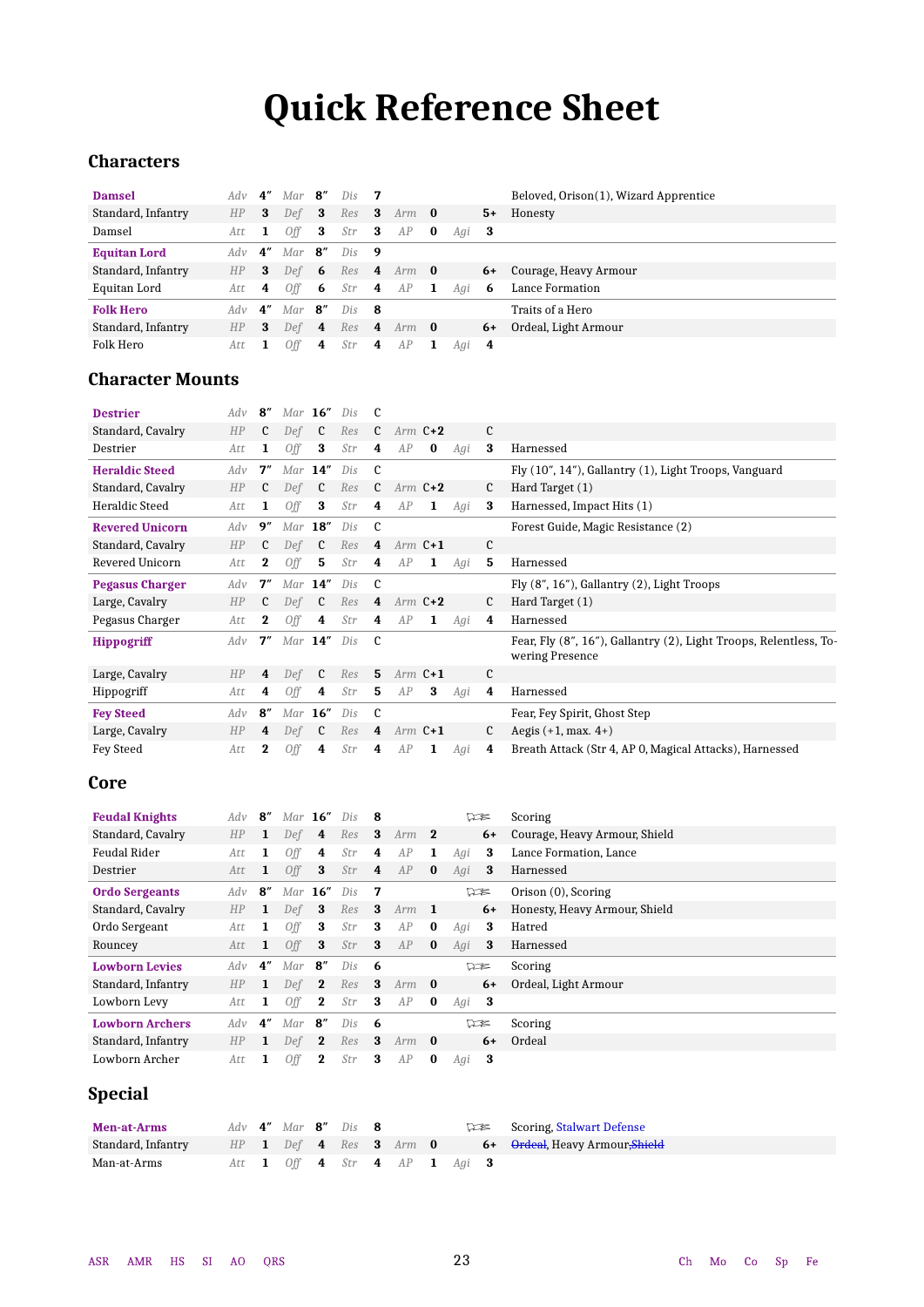| <b>Sacred Reliquary</b>     | Adv | 4″           | Mar        | $\mathbf{8}^{\prime\prime}$ | Dis | 7        |     |              |     |          | Not a Leader, Orison (1), Sacred Relic, Tall, War Platform                      |
|-----------------------------|-----|--------------|------------|-----------------------------|-----|----------|-----|--------------|-----|----------|---------------------------------------------------------------------------------|
| Standard, Infantry          | HP  | 4            | Def        | 4                           | Res | 4        | Arm | $\mathbf 2$  |     | $6+$     | Honesty, Heavy Armour                                                           |
| Sacred Reliquary            | Att | 4            | <b>Off</b> | 4                           | Str | 4        | AP  | $\mathbf{1}$ | Agi | 3        |                                                                                 |
| <b>Knights Resplendent</b>  | Adv | 8''          | Mar        | 16"                         | Dis | 8        |     |              |     | 75       | Scoring                                                                         |
| Standard, Cavalry           | HP  | $\mathbf{1}$ | Def        | 4                           | Res | 3        | Arm | $\mathbf 2$  |     | $6+$     | Courage, Heavy Armour, Shield                                                   |
| Resplendent Knight          | Att | 1            | Off        | 5                           | Str | 4        | AP  | $\mathbf{1}$ | Agi | 4        | Devastating Charge (+1" Adv,+1 Att), Lance Formation, Lance                     |
| Destrier                    | Att | 1            | Off        | 3                           | Str | 4        | AP  | $\bf{0}$     | Agi | 3        | Harnessed                                                                       |
| <b>Knights Penitent</b>     | Adv | 7''          | Mar        | 14"                         | Dis | 8        |     |              |     | 75       | Daring, Scoring, Unstable                                                       |
| Standard, Cavalry           | HP  | $\bf{2}$     | Def        | 4                           | Res | 4        | Arm | 3            |     | $6+$     | <b>Heavy Armour</b>                                                             |
| Penitent Knight             | Att | 1            | Off        | 4                           | Str | 4        | AP  | 1            | Agi | 3        | Lance Formation, Great Weapon                                                   |
| Draughthorse                | Att | $\mathbf{1}$ | Off        | 3                           | Str | 5        | AP  | 1            | Agi | 3        | Harnessed                                                                       |
| <b>Knights of the Quest</b> | Adv | 8''          | Mar        | 16"                         | Dis | 8        |     |              |     | 75       | Fearless, Scoring, The Quest                                                    |
| Standard, Cavalry           | HP  | $\mathbf{1}$ | Def        | 5                           | Res | 4        | Arm | $\mathbf 2$  |     | $6+$     | Courage, Heavy Armour, Shield                                                   |
| Questing Knight             | Att | $\bf{2}$     | 0ff        | 5                           | Str | 4        | AP  | $\mathbf{1}$ | Agi | 4        | Lance Formation, Bastard Sword                                                  |
| Destrier                    | Att | $\mathbf{1}$ | Off        | $\bf{3}$                    | Str | 4        | AP  | $\bf{0}$     | Agi | $\bf{3}$ | Harnessed                                                                       |
| <b>Hedge Knights</b>        | Adv | 8''          | Mar        | 16''                        | Dis | 8        |     |              |     |          | Daring, Light Troops                                                            |
| Standard, Cavalry           | HP  | $\mathbf{1}$ | Def        | 4                           | Res | $\bf{3}$ | Arm | $\mathbf{1}$ |     | $6+$     | Courage, Heavy Armour, Shield                                                   |
| Hedge Knight                | Att | $\bf{2}$     | Off        | 4                           | Str | 4        | AP  | 1            | Agi | 3        | Devastating Charge (Battle Focus, Frenzy, Hatred, Fearless),<br>Lance Formation |
| Courser                     | Att | 1            | Off        | 3                           | Str | 3        | AP  | $\bf{0}$     | Agi | 3        | Harnessed                                                                       |
| <b>Yeoman Outriders</b>     | Adv | 8''          | Mar        | 16"                         | Dis | 7        |     |              |     |          | Feigned Flight, Light Troops, Vanguard                                          |
| Standard, Cavalry           | HP  | 1            | Def        | 3                           | Res | 3        | Arm | $\mathbf{1}$ |     | $6+$     | Ordeal, Light Armour                                                            |
| Yeoman Outrider             | Att | 1            | Off        | 3                           | Str | 3        | AP  | $\bf{0}$     | Agi | 3        | Light Lance                                                                     |
| Courser                     | Att | $\mathbf{1}$ | Off        | 3                           | Str | 3        | AP  | $\bf{0}$     | Agi | 3        | Harnessed                                                                       |
| <b>Hooded Men</b>           | Adv | 4″           | Mar        | $\mathbf{8}^{\prime\prime}$ | Dis | 7        |     |              |     |          | Daring, Light Troops, Ordeal, Scout, Skirmisher, Unstable                       |
| Standard, Infantry          | HP  | $\mathbf{1}$ | Def        | 3                           | Res | 3        | Arm | $\bf{0}$     |     | $6+$     | Hard Target $(1)$                                                               |
| Hooded Man                  | Att | 1            | <b>Off</b> | 3                           | Str | 3        | AP  | 1            | Agi | 3        | Quick to Fire, Longbow (3+), Paired Weapons                                     |
| <b>Siege Weapon</b>         | Adv | 0''          | Mar        | 0''                         | Dis | 7        |     |              |     |          | War Machine                                                                     |
| Standard, Construct         | HP  | 5            | Def        | 1                           | Res | 4        | Arm | $\bf{0}$     |     | $6+$     | Honesty                                                                         |
| Crew                        | Att | 4            | <b>Off</b> | $\bf{2}$                    | Str | 3        | AP  | $\bf{0}$     | Agi | 3        | Move or Fire                                                                    |
| <b>Pegasus Knights</b>      | Adv | 7''          | Mar        | 14''                        | Dis | 8        |     |              |     |          | Fly $(8", 16")$ , Gallantry $(2)$ , Light Troops                                |
| Large, Cavalry              | HP  | 3            | Def        | 4                           | Res | 4        | Arm | $\mathbf 2$  |     | $6+$     | Courage, Heavy Armour, Shield                                                   |
| Pegasus Knight              | Att | $\bf{2}$     | Off        | 4                           | Str | 4        | AP  | 1            | Agi | 4        | <b>Lance Formation</b> , Lance                                                  |
| Pegasus Charger             | Att | $\bf{2}$     | Off        | 4                           | Str | 4        | AP  | 1            | Agi | 4        | Harnessed                                                                       |
| <b>Sky Heralds</b>          | Adv | 7''          | Mar        | 14"                         | Dis | 8        |     |              |     |          | Fly (10", 14"), Gallantry (1), Light Troops, Skirmisher, Vanguard               |
| Standard, Cavalry           | HP  | $\bf{2}$     | Def        | 4                           | Res | 3        | Arm | $\bf{2}$     |     | $6+$     | Hard Target (1), Ordeal, Light Armour, Shield                                   |
| Herald                      | Att | 1            | Off        | 4                           | Str | 4        | AP  | 1            | Agi | 3        |                                                                                 |
| <b>Heraldic Steed</b>       | Att | $\mathbf{1}$ | Off        | 3                           | Str | 4        | AP  | $\mathbf{1}$ | Agi | 3        | Harnessed, Impact Hits (1)                                                      |
|                             |     |              |            |                             |     |          |     |              |     |          |                                                                                 |

## **Fey**

| <b>Najads</b>              | Adv | 6"                          | $Mar$ 12"  |                             | Dis | -8           |     |          |     |      | Fey Spirit, Light Troops, Water Spirits, Wizard Conclave                                    |
|----------------------------|-----|-----------------------------|------------|-----------------------------|-----|--------------|-----|----------|-----|------|---------------------------------------------------------------------------------------------|
| Standard, Infantry         | HP  | $\mathbf{2}$                | Def        | 4                           | Res | $\mathbf{3}$ | Arm | $\bf{0}$ |     | $5+$ |                                                                                             |
| Naiad                      | Att | $\overline{\phantom{a}}$    | 0ff        | $\sim$                      | Str | 3            | AP  | 3        | Agi | 5    | Grind Attacks (2)                                                                           |
| <b>Friar's Lanterns</b>    | Adv | $4^{\prime\prime}$          | Mar        | $\mathbf{8}^{\prime\prime}$ | Dis | - 7          |     |          |     |      | Fey Spirit, Fly (8", 16"), Illusions, Insignificant, Lights in the<br>Mist. Scout. Unstable |
| Standard, Beast            | HP  | 5                           | Def        | -1                          | Res | 1            | Arm | $\bf{0}$ |     | $5+$ | Hard Target (2)                                                                             |
| Friar's Lanterns           | Att | $\overline{\phantom{a}}$    | Off        | $\sim$                      | Str | 1            | AP  | $\bf{0}$ | Agi | 10   | Grind Attacks (1)                                                                           |
| <b>The Lady's Courtier</b> | Adv | $\mathbf{8}^{\prime\prime}$ |            | Mar $16"$                   | Dis | 9            |     |          |     |      | Fear, Fey Spirit, Supernal                                                                  |
| Large, Beast               | HP  | 5                           | Def        | 5                           | Res | 5            | Arm | -3       |     | $5+$ | Aegis (+1, against Melee Attacks)                                                           |
| Lady's Courtier            | Att | 5                           | 0ff        | 5.                          | Str | 5            | AP  | 4        | Agi | 7    |                                                                                             |
| <b>Fey Knight</b>          | Adv | $\mathbf{R}^{\prime\prime}$ |            | Mar $16''$                  | Dis | -8           |     |          |     |      | Bound to the Land, Fear, Fey Spirit, Ghost Step, Supernal                                   |
| Large, Cavalry             | HP  | 4                           | Def        | - 6                         | Res | 4            | Arm | - 1      |     | $5+$ | Heavy Armour, Shield                                                                        |
| Fey Rider                  | Att | 4                           | 0ff        | 6                           | Str | 5            | AP  | 3        | Agi | 6    |                                                                                             |
| Fey Steed                  | Att | 2                           | <b>Off</b> | 4                           | Str | 4            | AP  | 1        | Agi | 4    | Breath Attack (Str 4, AP 0, Magical Attacks), Harnessed                                     |
|                            |     |                             |            |                             |     |              |     |          |     |      |                                                                                             |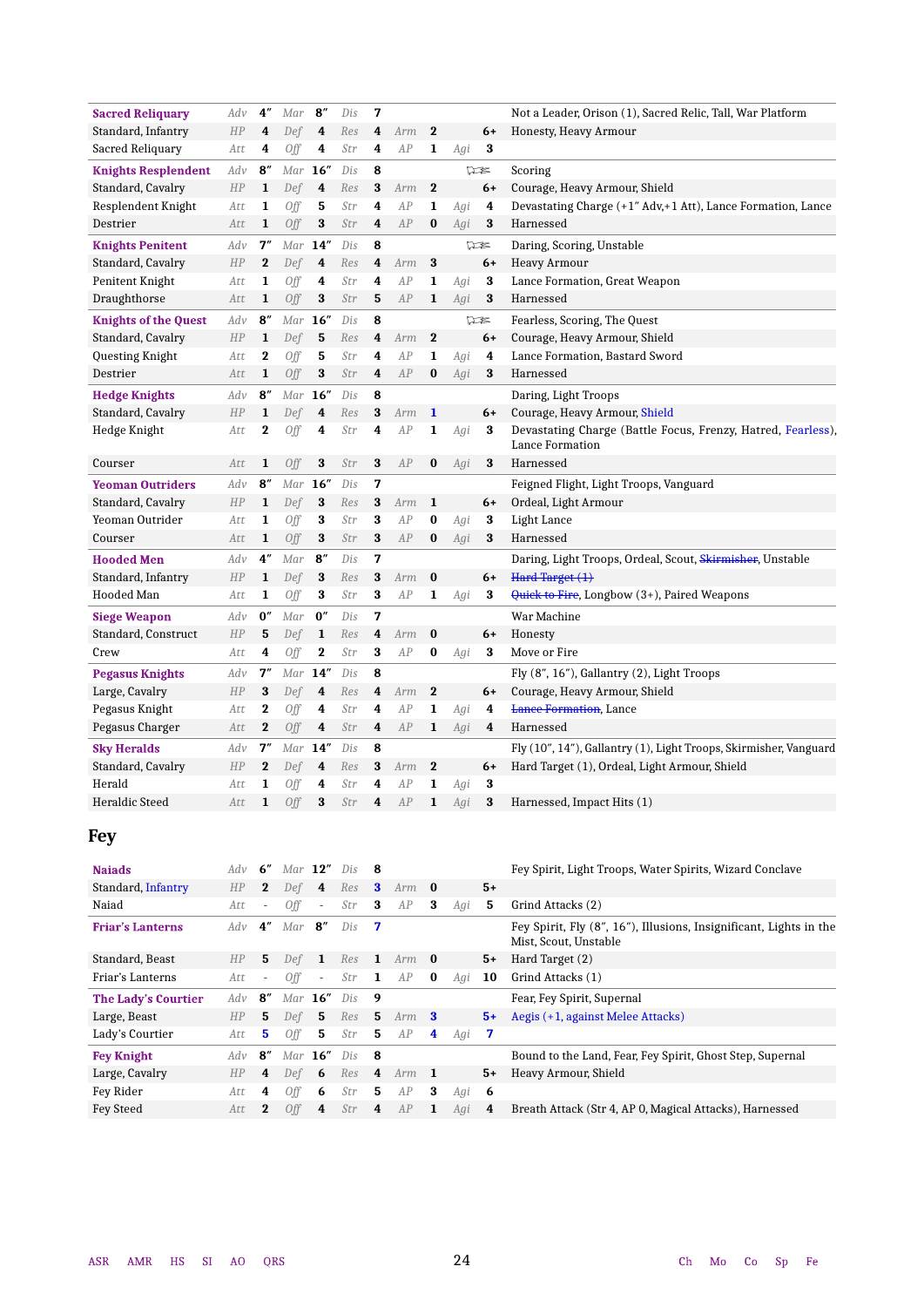## **Artillery Weapons**

| <b>Name</b> | <b>Artillerv</b>         | Range      | Str  | AP | <b>Shots</b> | Rules                                                                 |
|-------------|--------------------------|------------|------|----|--------------|-----------------------------------------------------------------------|
| Scorpion    | $\overline{\phantom{a}}$ | 48"        | 3[6] | 10 |              | Area Attack $(1\times5)$<br>[Multiple Wounds (D3+1, Clipped]<br>Wings |
| Trebuchet   | Catapult $(3\times8)$    | $18 - 72"$ |      |    |              |                                                                       |

## **Aim Table**

| Name                    | Aim  | <b>Shooting Model</b>     |
|-------------------------|------|---------------------------|
| Longbow                 | $3+$ | Hooded Man                |
|                         | $4+$ | Lowborn Archer, Folk Hero |
| <b>Bow</b>              | $4+$ | Yeoman Outriders          |
| Crossbow                | $4+$ | Lowborn Archer            |
| <b>Throwing Weapons</b> | $5+$ | Yeoman Outriders          |
| Scorpion / Trebuchet    | 4+   | Scorpion / Trebuchet      |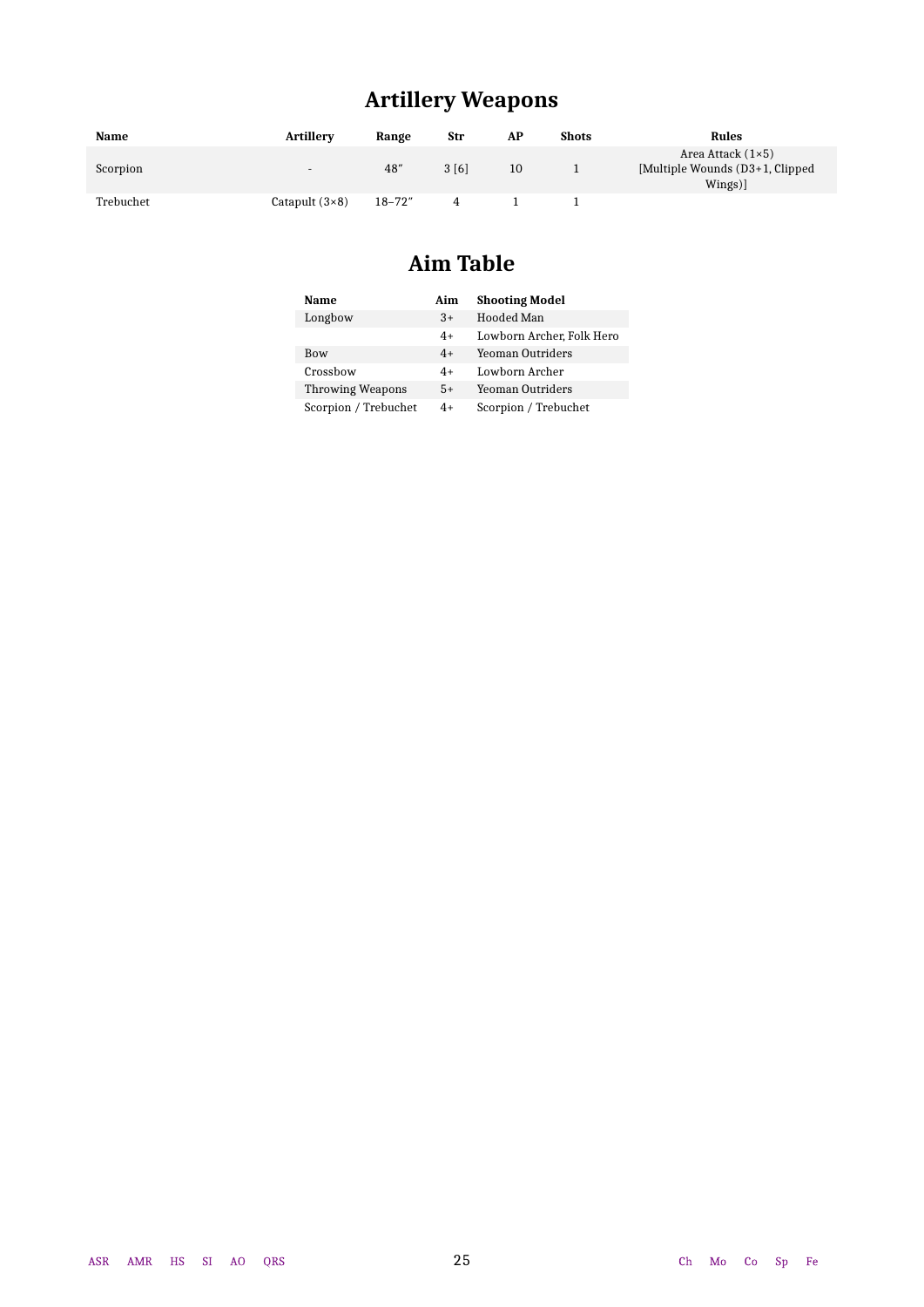## **Changelog**

## <span id="page-25-0"></span>**2022 alpha 3 Hotfix 1**

- Bastard Sword, rewrote the text to be clearer
- Relic Shroud, removed unnecessary part
- Knights of the Court  $1 \nearrow 4$
- Knights Penitent, added missing standard bearer upgrade
- Naiads, resilence increased to 3

## **2022 alpha 3 - Desing Changes**

- Ordeal redesign
- Orison clarification
- Sainted clarification
- Bastard Sword redesign
- Uther's Mettle redesign
- Fortress of Faith new armour enchant item
- Black Knight's Tabard redesign
- Castellan's Crest redesign
- Relic Shroud no more 0-2
- Folk Hero additional attack moved from Bannerman to Castellan
- Feudal Knights Knights of the Court option moved to Knights Resplendent
- Lowborn Archers addition to Expert Bowmen
- Men-at-Arms redesign
- Sacred Reliquary clarification
- Knights Resplendent option for Knights of the Court
- Knights of the Court redesign
- Knights Penitent gain banner enchantment option
- Hedge Knights redesign
- Hooded Men redesign
- Siege Weapon Trebuchet reduced min range
- Pegasus Knights redesign
- Naiads redesign
- Friar's Lanterns redesign
- The Lady's Courtier redesign
- Fey Knight redesign

## **2022 alpha 3 - Point Changes**

- Uther's Mettle 35  $\nearrow$  45
- Mortal Reminder 45  $\searrow$  40
- Percival's Panoply 55  $\nearrow$  60
- Fortress of Faith (new item) 35
- Sacred Chalice 25  $\searrow$  20
- Black Knight's Tabard 65 \S